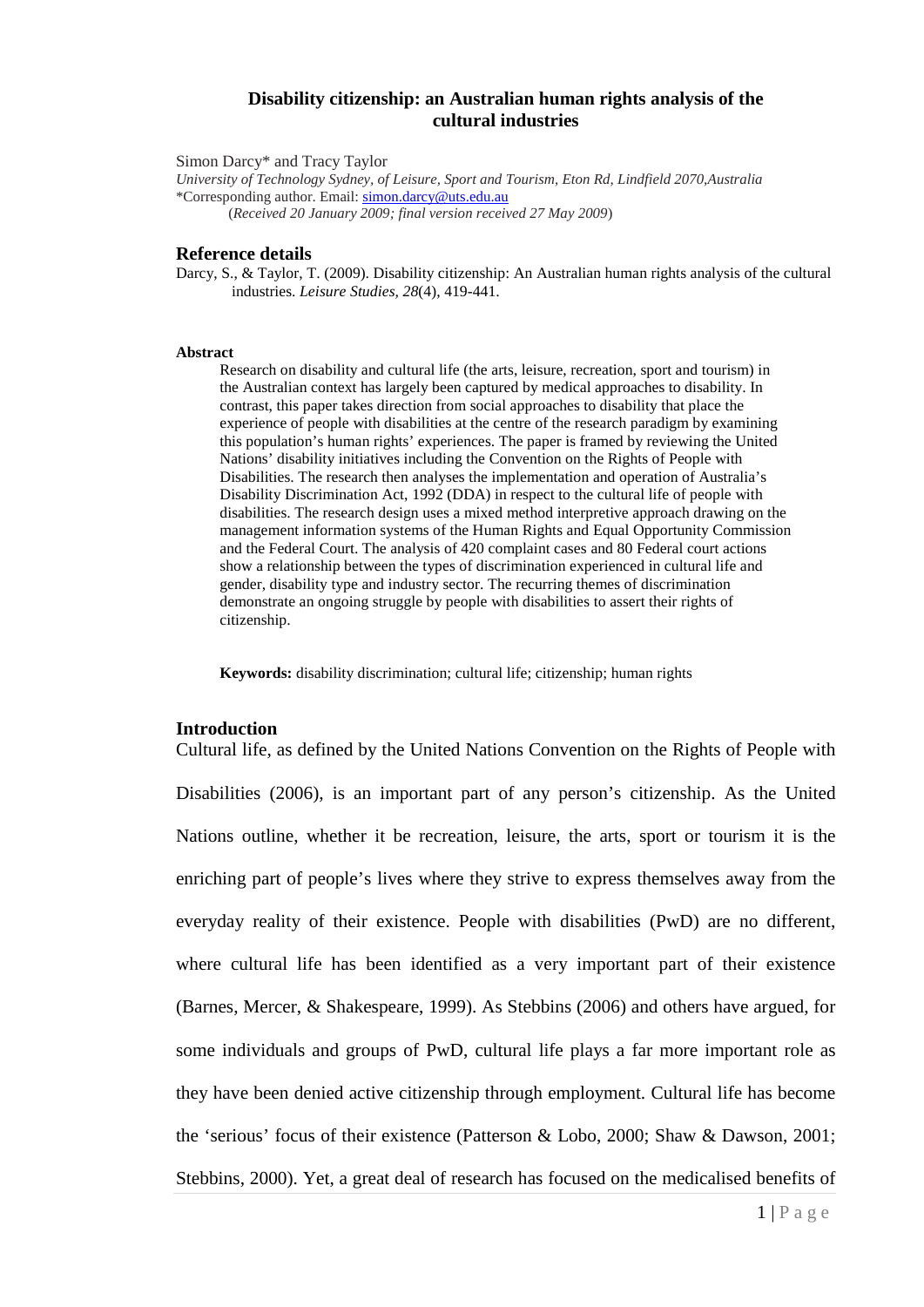active physical involvement for PwD due to lower levels of participation than the general population (e.g. Cooper et al., 1999). While a very important consideration, participation in cultural life is more than physical activity and exercise with prescribed therapeutic outcomes.

This research is based on a social approach to disability that places the lived experience of PwD at the centre of the research paradigm (Kitchin, 2000; Oliver, 1996). The position of PwD within the research process has always been contested by social constructionists and there has been controversy within leisure studies as to the position of the researcher and the subjects of research (Henderson, Bedini, Hecht, & Schuler, 1995; Smears, 1996) where the position of researchers in gender, race and sexuality research has been far more considered (e.g. Hylton, 2005; Meekosha, 2006). Central to the understanding of a social approach to disability is the consideration of the individual and their impairment within the socially constructed disabling environments. As more contemporary understandings of the social model suggest, the consideration of the embodiment of individuals within cultural life is essential to understanding the complex interplay between impairment, disability and environment, and hence, how the disability experience is constructed (Packer, McKercher, & Yau, 2007; Shakespeare & Watson, 2001; Thomas, 2004).

## **Statement of the problem and research design**

While Australia is signatory to international human rights agreements regarding disability and implements these legal responsibilities through the *Disability Discrimination Act*, 1992 (DDA), what signifies inclusive citizenship is the way that these rights affect the day-to-day lives of PwD (Gleeson, 1999; Meekosha & Dowse, 1997, 2001; Priestley, 1998; Tiddy, 2001). This paper seeks to contribute to this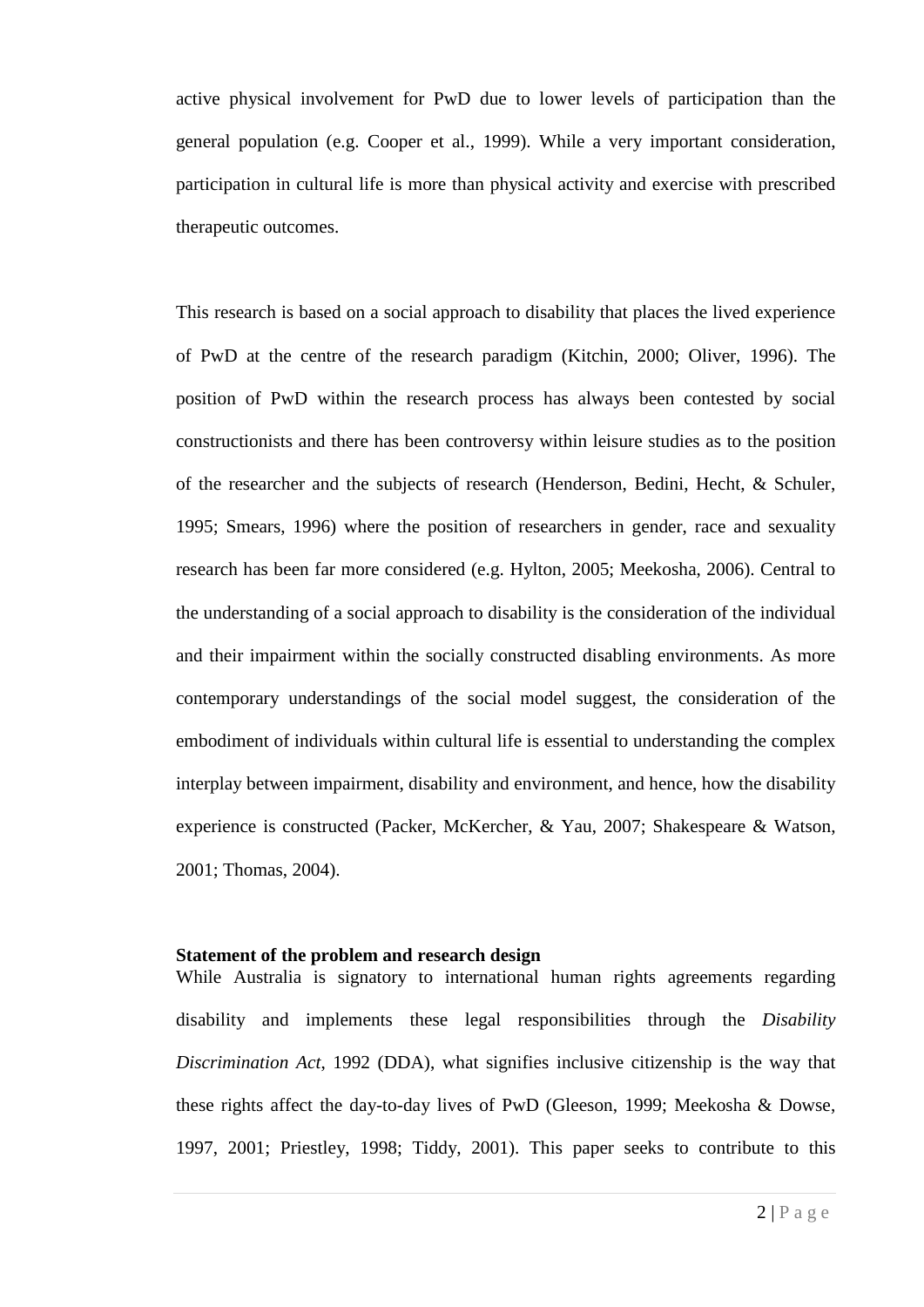understanding by using a mixed method interpretive approach by firstly reviewing the approaches to including PwD in cultural life. Second, the paper places this review in context of the United Nations (UN) human rights initiatives relevant to disability and cultural life, and how Australia has implemented the DDA over of its 15 year history (1993-2008). Third, the paper analyses the publicly available outcomes of complaint cases (n=420), HREOC hearings and Federal court actions (n=80) brought under the DDA to investigate quantitatively and qualitatively whether there were emergent patterns of discrimination and reoccurring themes to any patterns of discrimination.

The quantitative analysis of the complaint cases was developed through reading the cases, developing a systematic approach to their analysis and entering the data into the Statistical Package for the Social Sciences (SPSS v16) organised into the following variables: year; type of disability/dimension of access (defined by DDA); industry sector (defined by Lynch and Veal 2006); business type (defined by ABS 2007 & Lynch and Veal 2006); category of discrimination (defined by DDA); entity bringing case (defined by DDA); gender; and outcome and compensation (defined by DDA). The quantitative analysis involved frequencies, cross tabulations and Chi-square tests for independence. Lastly, the qualitative analysis utilised an interpretive approach to analyse reoccurring themes affecting PwD's cultural life. The qualitative analysis involved a constant comparison (Glaser & Strauss, 1967) of the complaint case circumstances, the spirit and intent of the DDA and social approaches to disability (Aitchison, 2003; Barnes et al., 1999; Oliver, 1996).

## **Approaches to Cultural life**

In the last twenty years many Western countries have adopted their own disability discrimination legislation, which includes the right to cultural life. Professionals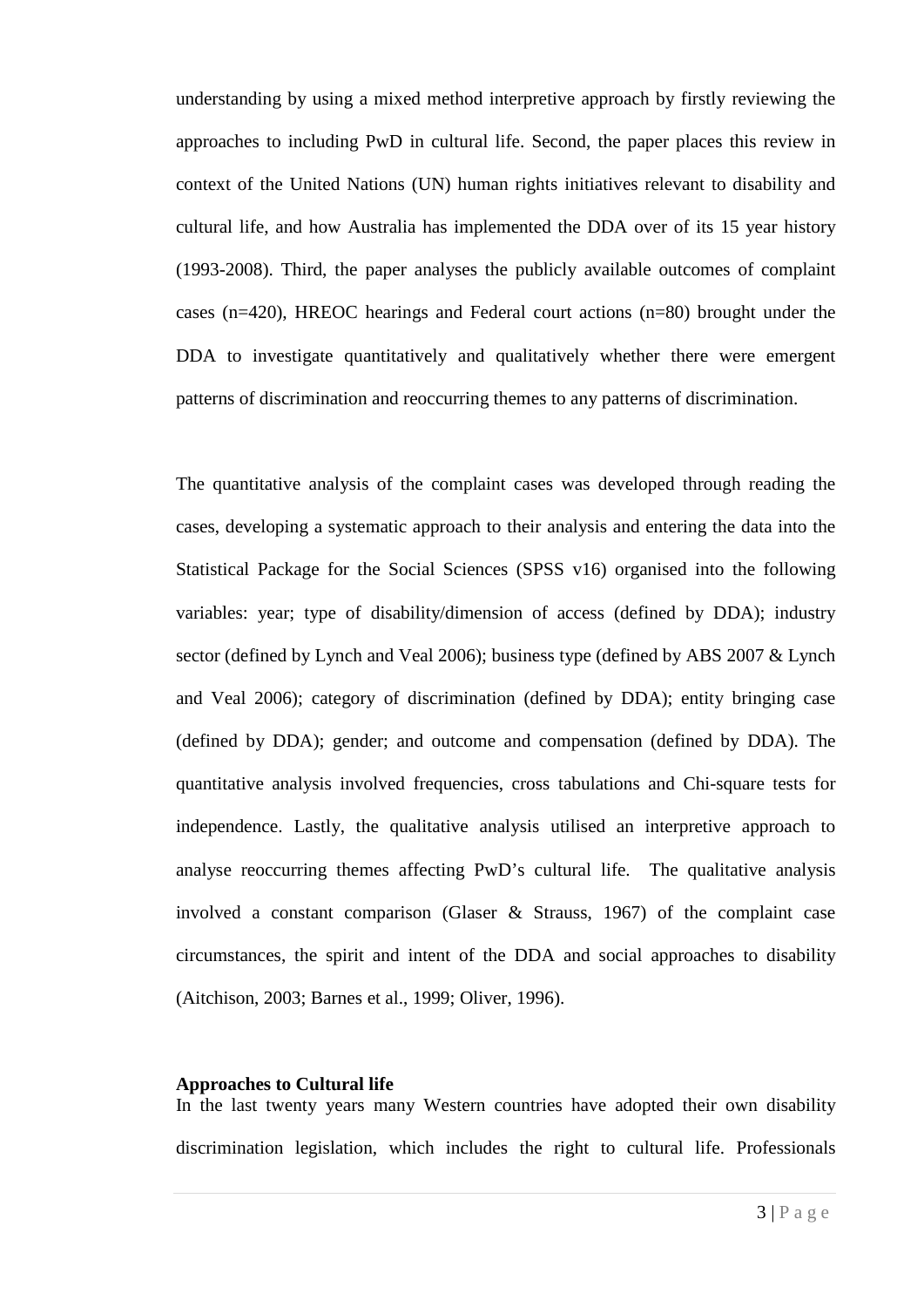involved in cultural service deliver have argued that a satisfying cultural life has a significant contribution to the well-being of individuals and improves the quality of life of society generally. When PwD participate in cultural activities they obtain the same benefits as the rest of the community. However, it has been recognized internationally that PwD generally have lower participation rates in all forms of cultural life than the general community (Cozzillio & Hayman, 2005; Darcy, 2002; Rimmer, Rubin, & Braddock, 2000). Participation is a complex interaction between intrapersonal, interpersonal and structural factors. If access is inhibited or denied then the benefits are only potential rather than actual.

Cultural practices for PwD reflect the historical contexts faced by this group (Aitchison, 2003). Generally, the first uses of organised cultural interventions occurred in institutional environments. These were largely with people with intellectual impairments, blind people and those with mental health issues. The activities were wholly segregated, took place within the institutions and were used to manage 'free time', boredom and the uniformity of institutional life (Lockwood & Lockwood, 1999). During the late 1960s and early 1970s the first independent living movements were gaining momentum and sought to bring about de-institutionalization of these groups into the community. With the advent of de-institutionalization came the introduction of the mainstreaming of cultural experiences. This was based on the integration of PwD into community based activities. However, this integration was often physical rather than social whereby these activities took place in community settings but were socially separate from the community (Devas, 2003) . These approaches were based on PwD's cultural experience being regarded as 'special' and were seen as being apart from rather than as a part of the community experience.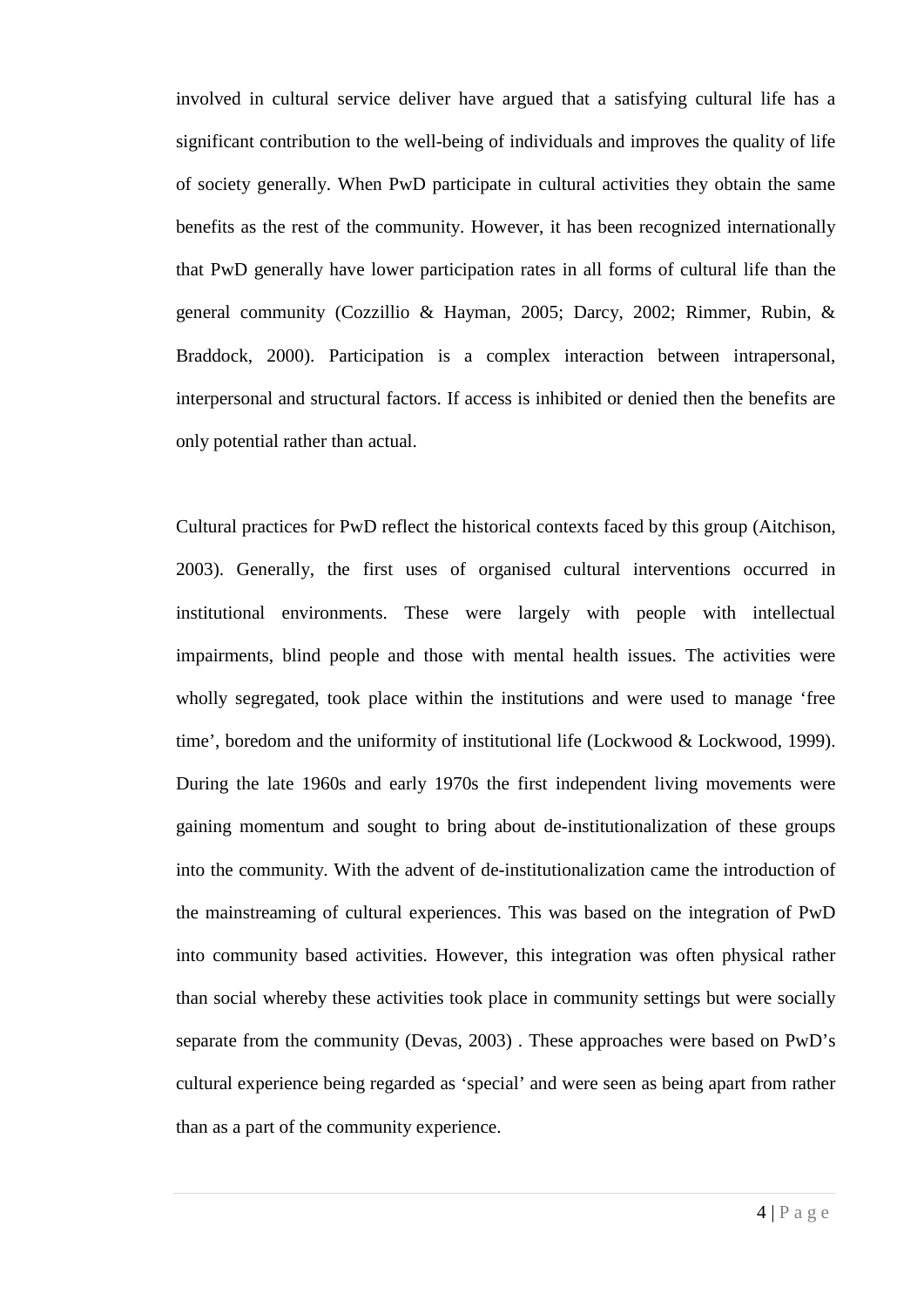A community development approach sought to develop mainstream and inclusive experiences that facilitated PwD participating in cultural activities with other members of the community (Lockwood & Lockwood, 1999). More important than the participation fostered was the development of relationships it established. These relationships are interdependent, involve PwD in all roles (participant, volunteer, committee member etc.) and aim to empower PwD to make informed choices. The relationships are an important component of the rights of citizenship. As Hutchinson (1997, p. 3) suggests "citizenship is much more than: rights + empowerment + inclusion + getting a life. It is a more intangible concept that includes all of these things, but something more. It is at the core of what it is to be human."

Accessibility and inclusion are the foundations of citizenship and participation in cultural life for PwD. In the past the provisions for PwD in cultural life were viewed as an extension of other community participation through the provision of special needs (Devas, 2003). As Darcy (2001, p. 75) suggests, universal design offers the potential to move away from the provision of 'special needs' and provide sustainable development for all members of the community over their lifespan. Universal design by definition incorporates planning and design of products and environments usable by all people, to the greatest extent possible, without the need for adaption or specialized design (see Center for Universal Design, 2009 for an illustrated explanation of the 7 principles). Universal design by principle seeks to maximize community participation through targeting people of all ages, genders, sizes, cultures, religions, sexualities and abilities (Preiser & Ostroff, 2001). Quite simply the use of universal design principles furthers the spirit and intent of human rights legislation through being more appropriate, effective and efficient means to plan communities and allows PwD to participate in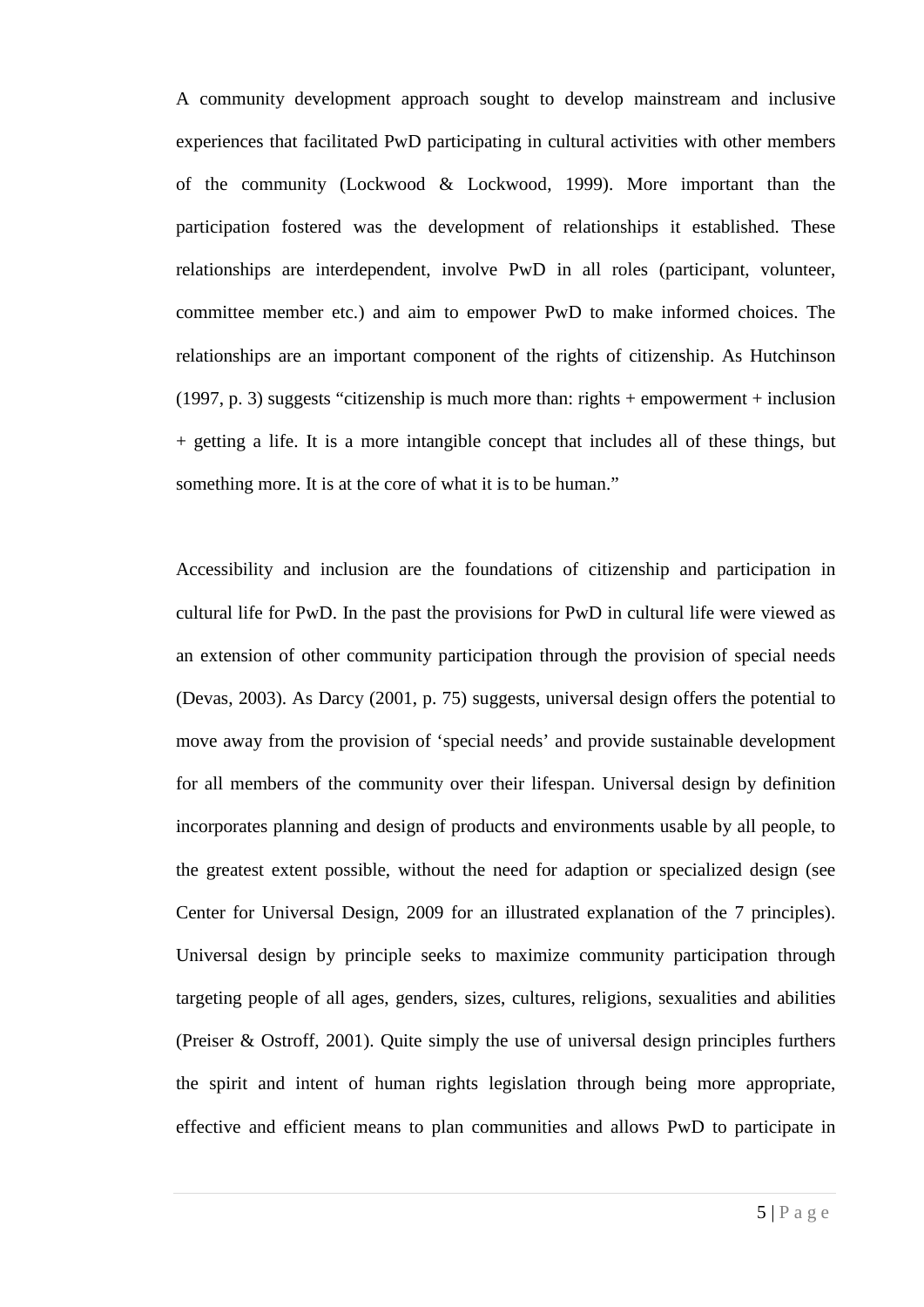ways which are seamlessly equitable, dignified, promote independence, and are safe and affordable (Olympic Co-ordination Authority, 1999).

While most PwD strive for community participation the most important consideration is that they have the right to choose what they participate in and how they participate in it. There are many cultural activities that people still choose to undertake in a segregated environment (Smith, Austin, Kennedy, Lee, & Hutchison, 2005). As Stebbins (2006), Smith et al. (2005) and others outline, cultural life offers a chance to engage, empower and achieve what has been described as life changing (NICAN, 2005a, 2005b). Yet, as recent research into inclusive leisure practice for disability groups suggests, the objective is a long way from being achieved (Bigby, 2008; Devine & Parr, 2008).

The Olympic Coordination Authority successful staging of the Sydney 2000 Olympic and Paralympic Games from a logistical disability perspective were based on the underlying values of equity, independence and dignity (Darcy, 2003) and these principles are enshrined in Smith et al.'s and NICAN's (2005a) approaches to inclusive cultural life. Some studies of sport policy (Donnelly, 2008) and tourism (Miller & Kirk, 2002; Shi, 2006; Russell Williams & Rattray, 2005) exist but other aspects of experiences PwD within a stated human rights and legal framework of cultural life are underexplored.

**Disability, human rights and the Australian system of disability discrimination law** The twentieth century has been characterized by campaigns for equal rights and social justice by a number of groups including women, ethnic minorities, indigenous peoples, and gays and lesbians. The rights of PwD were not specifically mentioned in the United Nations' *Universal Declaration of Human Rights* (1948) and did not receive formal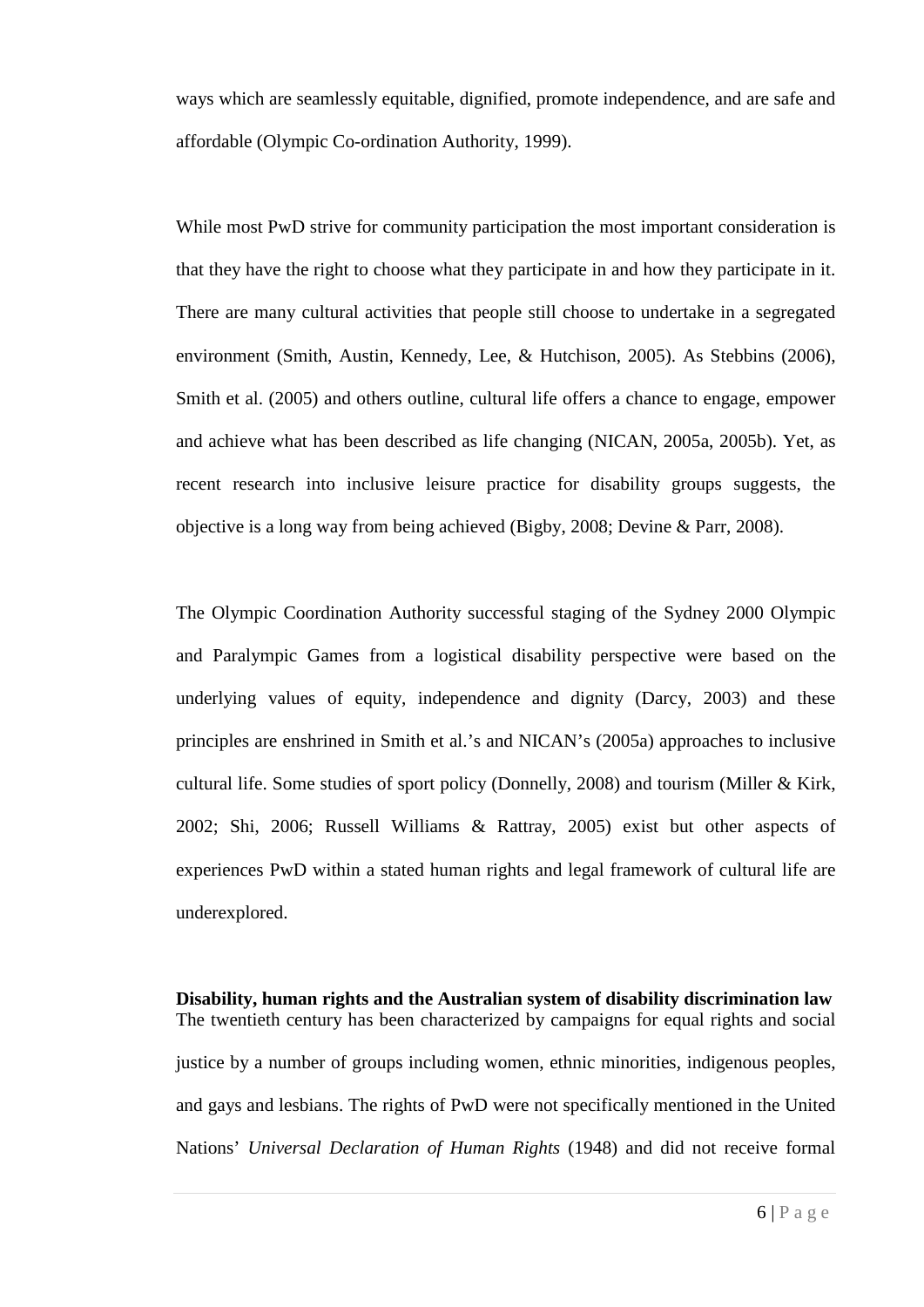international recognition until the United Nations' *Declaration on the Rights of Disabled Persons* (1975). Following from this the United Nations' (1976) declared that 1981 would be *the International Year of Disabled Persons* (IYDP). The IYDP was seen as a watershed event for the rights of PwD in many countries. In Australia the IYDP was marked by Commonwealth (national government) initiatives, a range of state initiatives, and importantly the emergence of a disability political movement that for the first time had been able to organize around a focal point (Clear, 2000, pp. 54-55, 81). Following from the IYDP the United Nations declared that 1983-1992 was the *Decade of Disabled Persons*. This decade saw many initiatives by member states to address their particular disability issues.

Following this decade, the United Nations General Assembly passed a resolution *The Standard Rules on the Equalization of Opportunities for Persons with Disabilities*  (1993). The resolution adopted a social approach to disability, calling governments to provide for the equalization of opportunities for PwD in all aspects of their lives. The resolution identified recreation and tourism as Target Areas. The Australian government became a signatory to the United Nations' *Convention for the Rights of People with Disabilities* (2006, 2008). Article 30 of the Convention specifically identifies the rights of PwD to culture, recreation and tourism. The Convention has become the international framework under which nations implement human rights for PwD. In Australia, the *Disability Discrimination Act*, 1992 (DDA) has been the way that the Australian Commonwealth government implements its international disability rights commitments since 1st January 1993. The implementation of the DDA will now be discussed in the Australian context. The development of disability policy in Australia has been thoroughly reviewed elsewhere (Clear, 2000; Goggin & Newell, 2005).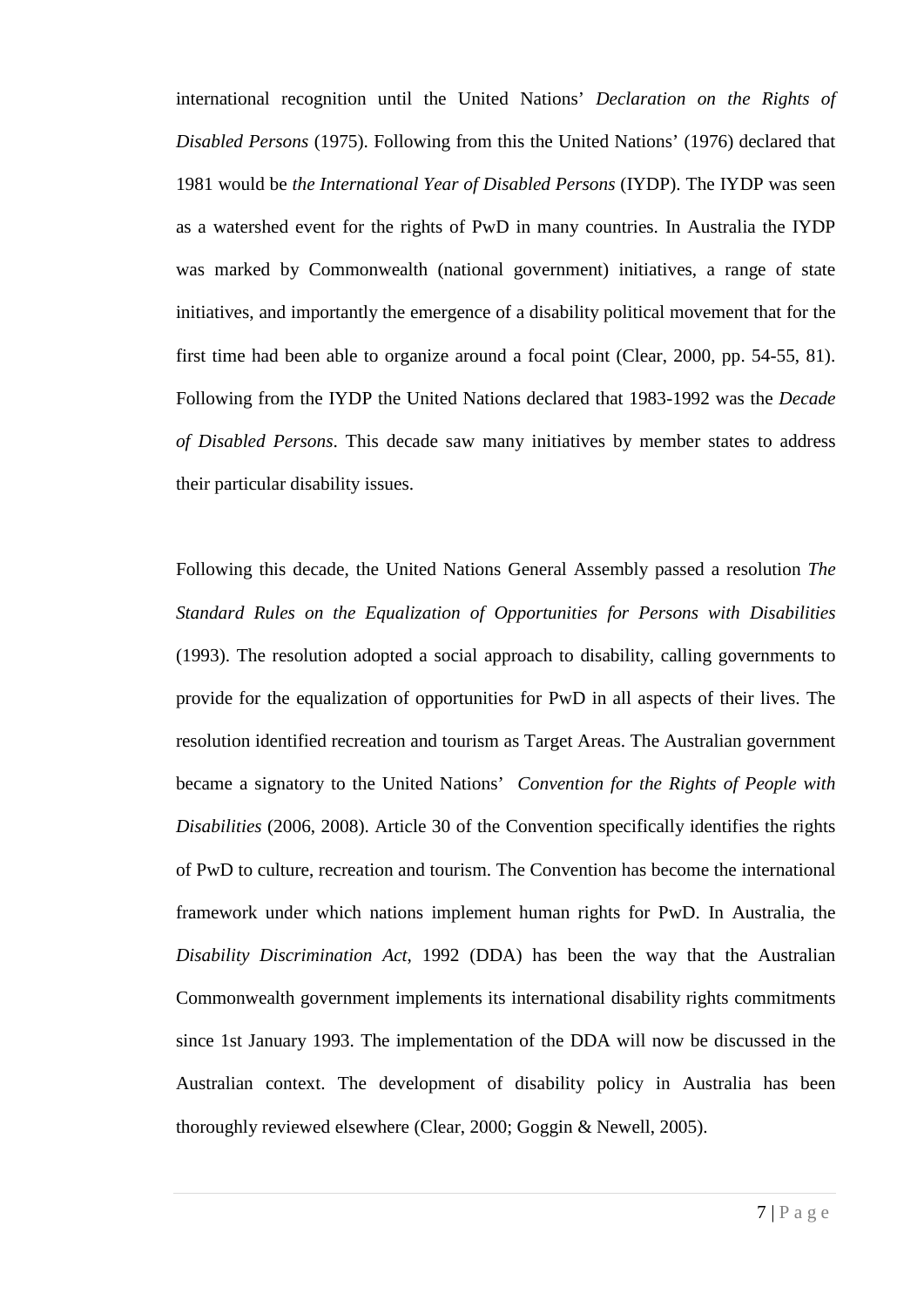## *Disability Discrimination Act, 1992*

The evolution of disability services and the development of anti-discrimination legislation provided a foundation for greater participation by PwD in the Australian community. The momentum that this built over the 1980s provided the climate to establish a dedicated human rights based approach to disability across Australia (Hastings, 1997). The DDA was the first disability specific legislation in Australia to provide protection for all Australians against disability discrimination. The premise of the DDA was that disability discrimination happens when a person with a disability is treated less fairly than someone without a disability. The key objective of the DDA is to 'to eliminate, as far as possible, discrimination against persons on the ground of disability…to ensure, as far as practicable, that persons with disabilities have the same rights to equality before the law as the rest of the community' (Section 3). The DDA uses a similar functional loss list to define disability to that of the Australian Bureau of Statistics (ABS) (1998). However, it does make a more inclusive addition of temporal elements by stating that people cannot be discriminated against because of a disability they 'have now, had in the past, may have in the future or are believed to have'. It also importantly includes people who may have the presence of disease causing organisms in their body (HIV/AIDS and hepatitis). The Human Rights and Equal Opportunity Commission (HREOC - from 2008 known as the Australian Human Rights Commission) interpret this section of the Act with a more social approach to defining disability under access categories.

The DDA also provides protection against discrimination because a person with a disability is: Accompanied by an assistant, interpreter or reader; Accompanied by a trained animal such as a guide or hearing dog; or uses equipment or an aid, such as a hearing aid. The DDA also provides protection for the carers, friends, relatives and co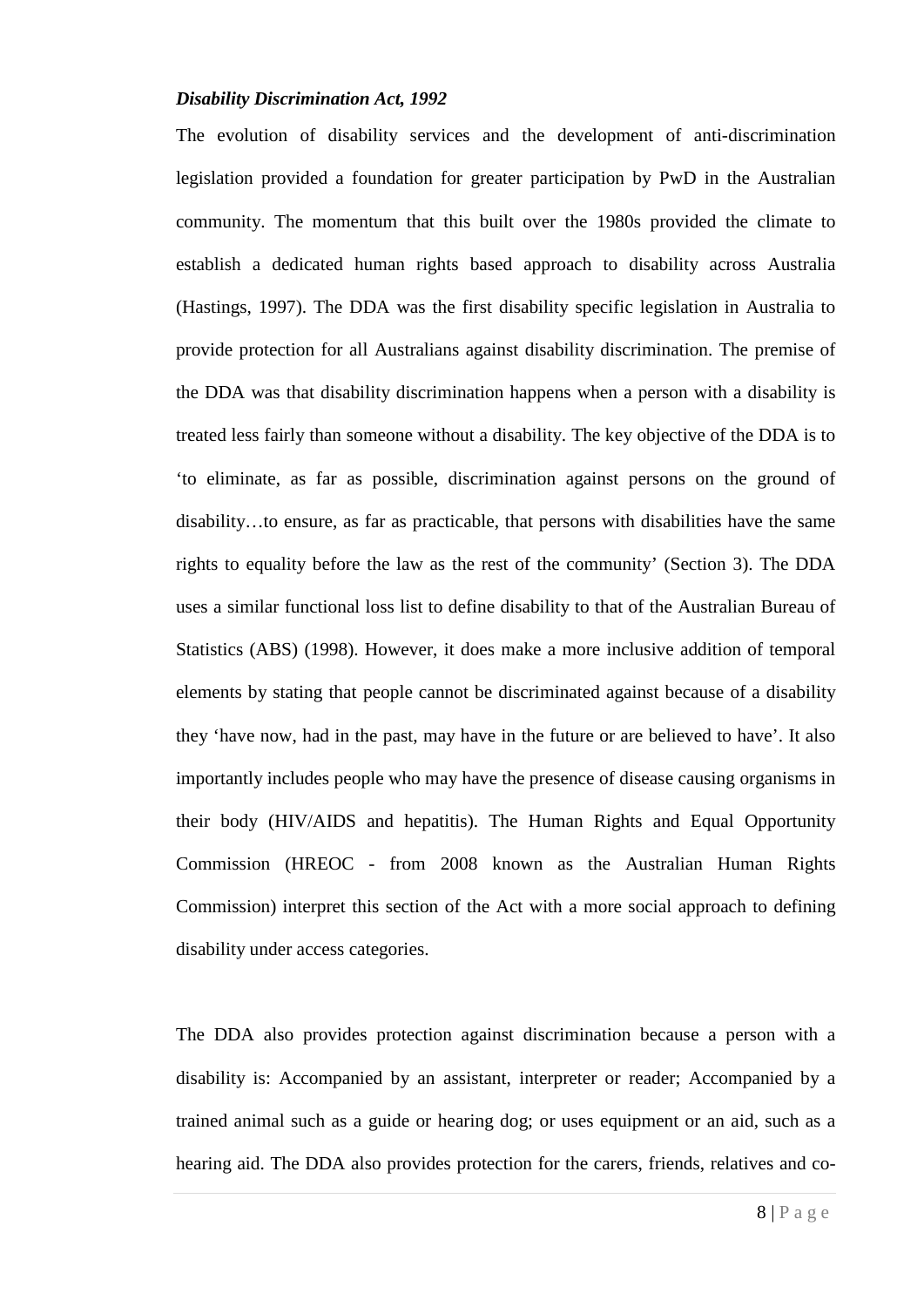workers of people with a disability if they are discriminated against because of the person's disability. The DDA implicitly makes it unlawful to discriminate against PwD in the following areas of life (DDA Section 3): Employment; Education; Access to premises used by the public; Provision of goods, services and facilities; Accommodation; Buying land; Activities of clubs and associations; Sport; Administration of Commonwealth Government laws and programs.

The considerations for cultural providers are that any public area or services offered require consideration of the DDA. As a service driven industry there are particular requirements to ensure that access to goods, services and facilities and public places that make up the customer service provisions of the industry. The provisions for making these areas accessible are governed by the Building Codes of Australia (Australian Building Codes Board, 1996, 2004), the referenced Australian Standards for access and mobility (Standards Australia, 1992a, 1992b, 1992c, 1995, 2001) and the Draft Disability Standards for Access to Premises (Commonwealth Attorney General's Dept., 2008). Some changes have been easier to make than others (i.e. kerb ramps) while others will need to be staged over many years (i.e. public transport). It was not expected that access to public places would occur overnight and there were no provisions for automatically retrofitting older facilities in the DDA has. The latter is required if a major redevelopment or a change of use is proposed under environmental planning legislation.

# *Reasonable adjustment and unjustifiable hardship*

Reasonable adjustment and unjustifiable hardship are central concepts to the interpretation of the DDA and the complaint process in determining outcomes for when discrimination has occurred. Reasonable adjustment can be any form of assistance or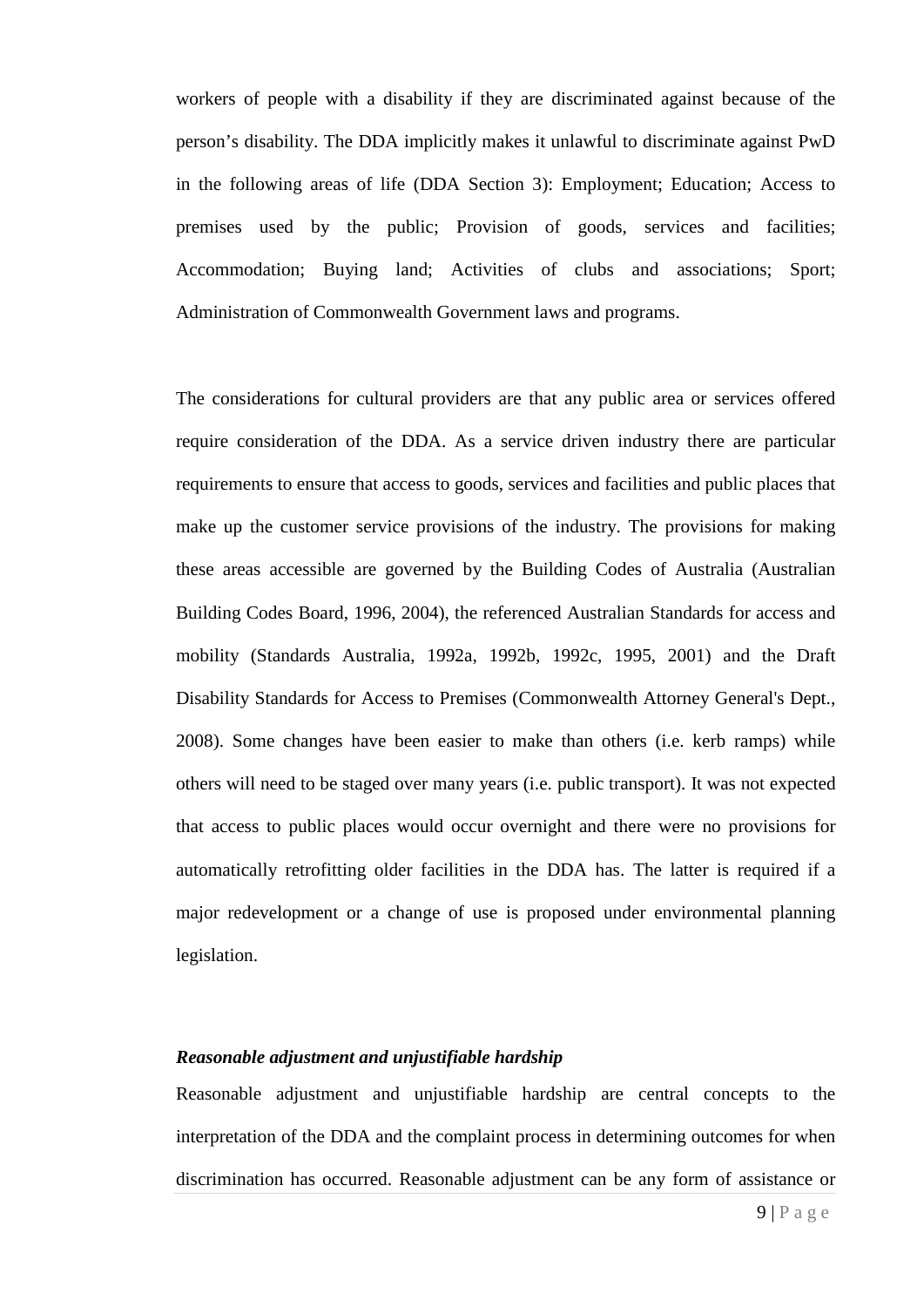adjustment that is necessary, possible and reasonable to make to reduce or eliminate disabling environments. The philosophy of adjustments is to provide an equal opportunity for PwD to participate in community activities. While reasonable adjustment seeks to promote equitable access, unjustifiable hardship is used to protect organizations from making major changes that may have excessive costs and dire economic consequences to a person or organisation (Human Rights and Equal Opportunity Commission, 2001).

There are four main mechanisms to changing discriminatory practice under the DDA: education; complaint cases, HREOC hearings and Federal court actions; disability standards; and disability action plans. Central to the objectives of the DDA is the ongoing education of the public about disability discrimination. Three other strategies work in unison with education. Under Section 69 of the DDA people with a disability have the right of complaint when they believe they have been discriminated against. Ninety five percent of complaints brought to HREOC are dealt with through staff investigation and conciliation (Hastings, 1995, 1997). Depending on the nature of the complaint case, conciliated outcomes may take the form of: Payment of damages; Job reinstatement or job promotion; An apology; Changes in policies or practices; and/or Some other outcome.

If complaints cannot be resolved through conciliation then the people with disabilities can ask for the complaint to go to a HREOC hearing (pre-2000) or have the complaint heard by the Federal Court of Australia. The advantage of a Federal Court decision is that it is binding on the parties whereas a HREOC ruling is not (Hastings, 1995). As Thornton (2000, p.16) believes, a weakness of the complaint system is the confidentiality of the process that individualizes the outcomes rather than contributing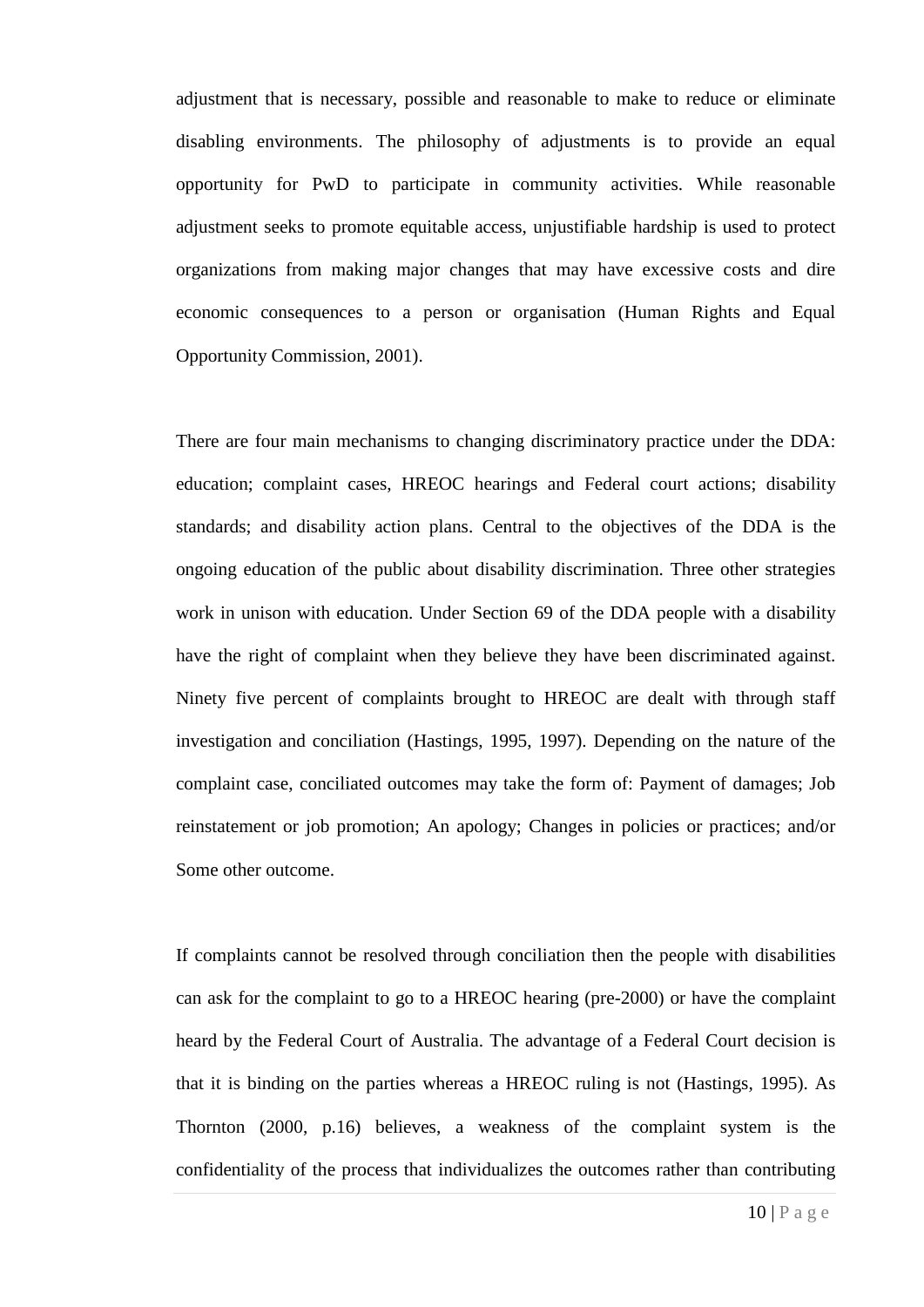towards the challenging of the social norms of discrimination through the public reporting of outcomes. *Brandy v Human Rights and Equal Opportunity Commission*  [1995 HCA PLPR 19] determined that it was unconstitutional for HREOC to formally hear complaints and make binding decisions. Therefore, all complaints requiring an enforceable, legally binding and public decision must be heard by the Federal Court of Australia. Unfortunately, the Federal court is also a cost jurisdiction where any individual bringing a court action may not only have their own costs of representation to bear but also have costs of the other party awarded against them. Public enquiries, disability standards and disability action plans are part of strategic mechanisms to bring about organisational change. With this background, the research problem seeks to understand the rights of citizenship to cultural life as experienced by PwD under the DDA since its implementation.

## **Empirical findings and discussion**

With this understanding of the Australian disability discrimination legislation, this section presents the findings from the analysis of the complaint cases and Federal court actions. First, information about the sample is presented including an overview of complaint cases lodged across all areas of human rights responsibilities in Australia. This is followed by a detailed description of complaint cases that fall under the rubric of cultural life. Second, a statistical analysis of the cultural life complaint cases is presented to provide an understanding of group difference across major areas of discrimination. Third, the reoccurring themes from the complaint cases are then presented together with discussions of implications for citizenship within cultural life. The themes include: general access to the built environment; role of consent authorities; hotels and motels; transport; smoke-free environments; assistance animals;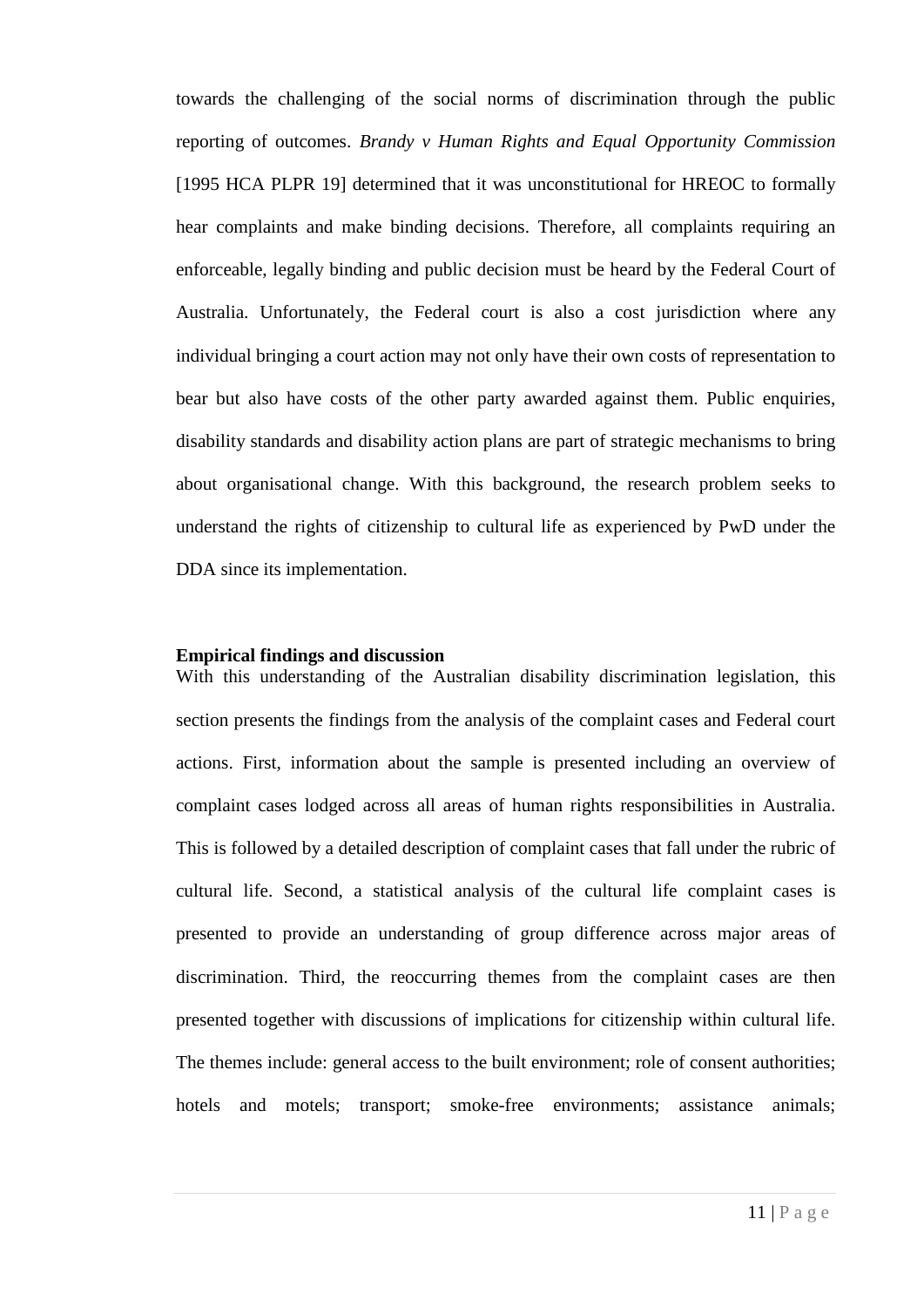telecommunication, inclusive information provision and interpretive services; and customer service.

## *The Sample*

Figure 1 reinforces that disability discrimination as a proportion of complaint cases lodged by sex, race, age and administrative issues is by far the largest category making up 48% of the workload of HREOC (Human Rights and Equal Opportunity Commission, 2007).



**Figure 1: Proportion of HREOC complaints cases by act**

## **Source: HREOC 2007**

Figure 2 shows the number of DDA complaint cases from 1996-2007, with approximately 7000 complaint cases lodged within that period at an average of 575 per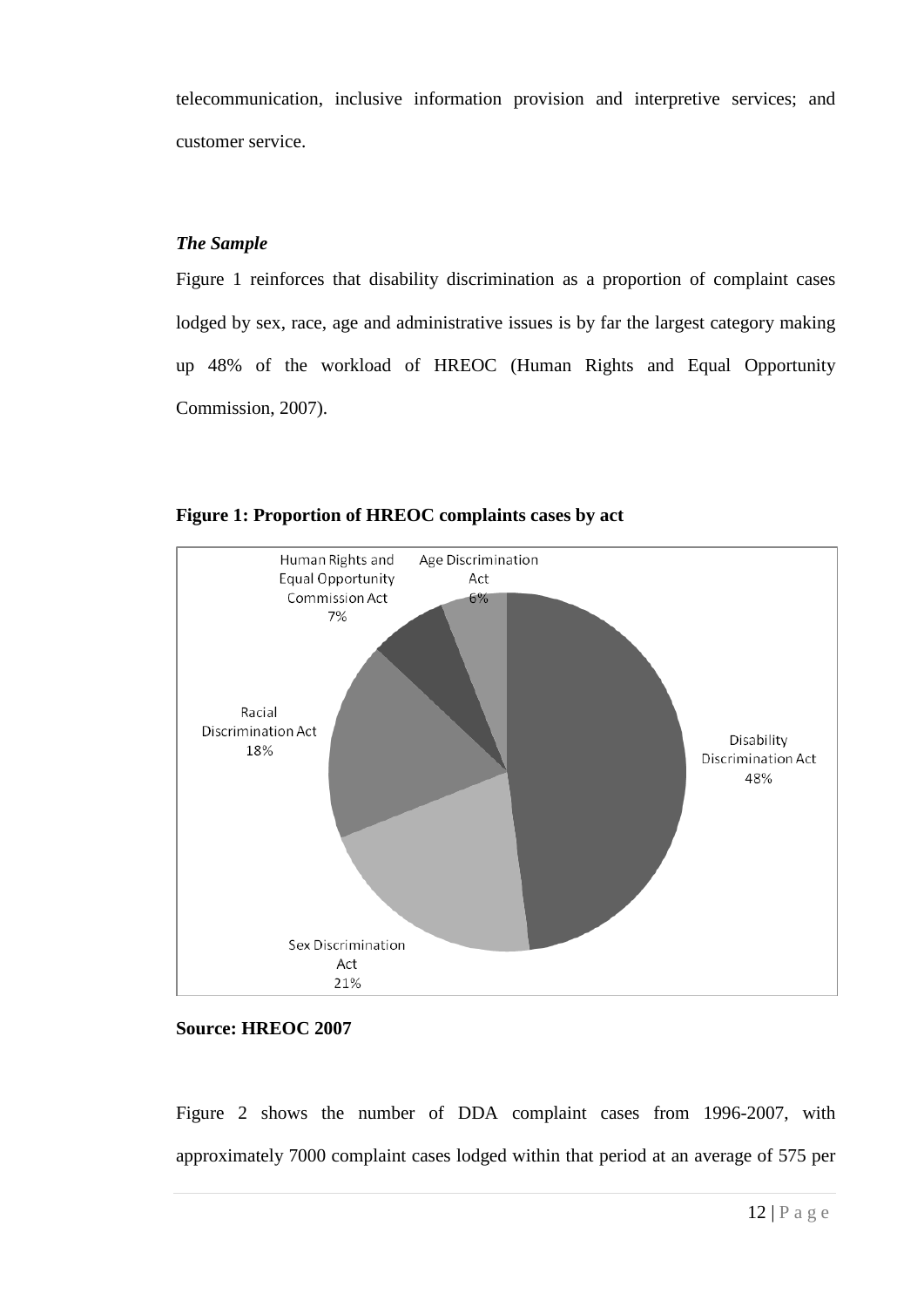year. While the numbers varied each year, approximately 35 percent of all complaints made were successfully conciliated to an outcome with the remainder being terminated due to not being deemed disability discrimination, terminated for other reasons or voluntarily withdrawn. Some of the complaints cases not conciliated may have proceeded to either HREOC inquiries (pre 2000) or Federal Court actions (post 2000 see *Brandy v HREOC [1995]*). The most common reason for termination of a complaint was that it was trivial or misconceived (22%) or that there was no reasonable chance of conciliation (15%). Of these complaint cases, just under half of each year are for employment, followed by goods/services/facilities (25%), and access to premises (7%) (Human Rights and Equal Opportunity Commission, 2007).



**Figure 2: Disability Discrimination Act – No. Of Complaint Cases**

**Source: HREOC Annual Reports**

Some 420 complaint cases together with some 80 HREOC hearings and Federal court cases were included for the analysis. The following quantitative analysis is based on the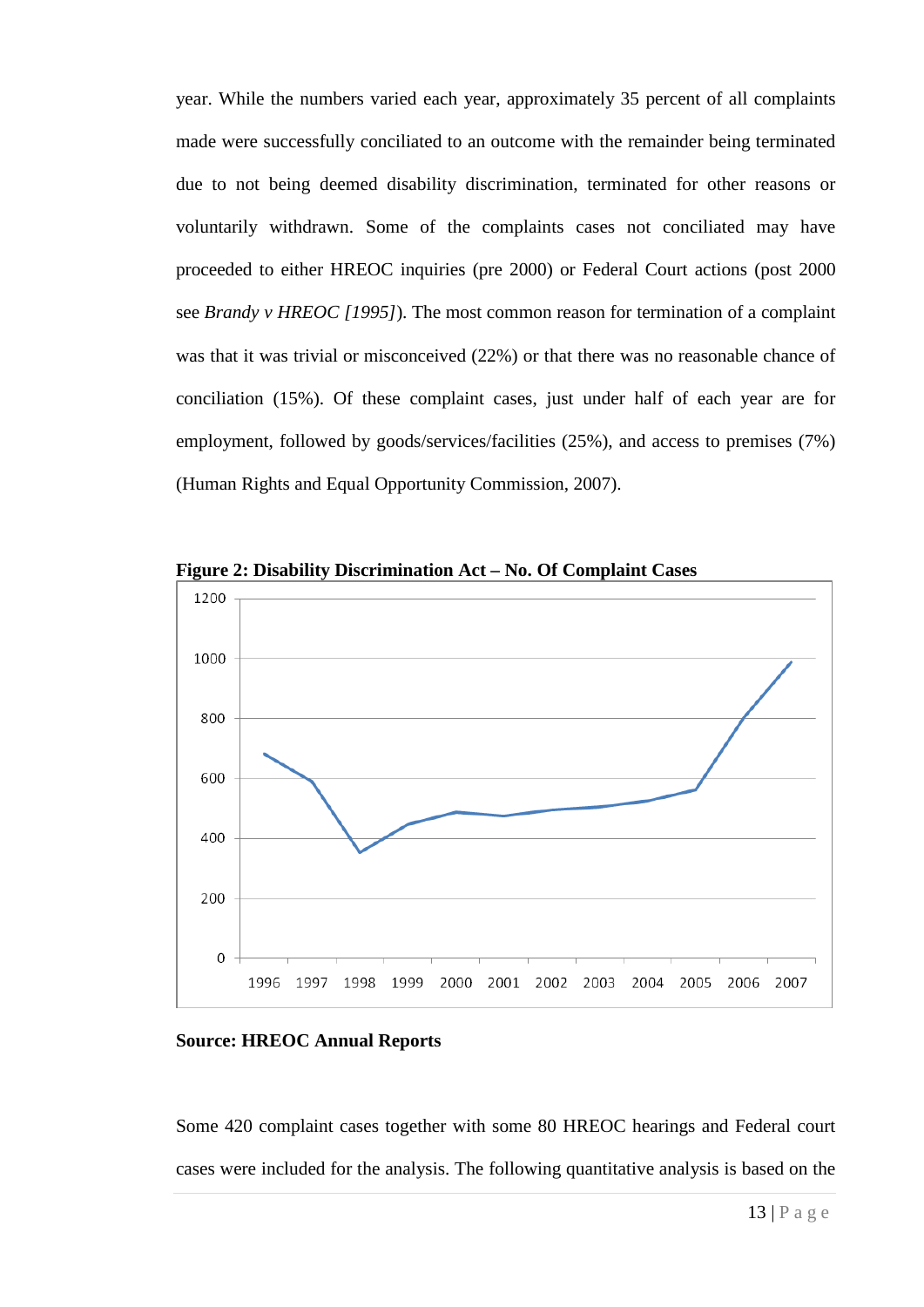complaint cases. The recurring themes of the complaint cases is supplemented with the HREOC hearings and Federal court actions (HREOC, 2005). The purpose of this paper is to examine the outcomes of those complaint cases and Federal court actions determined to be discriminatory.

# *Quantitative findings*

As Table 1 identifies, the Chi-squared test for independence was undertaken to determine whether there is relationship between the type of discrimination encountered by gender, disability type, entity making the complaint and industry sector. There were statistically significant relationships between the types of discrimination by all but the entity making the complaint. The Pearson coefficient (P) value is significant if less than < .05. The phi or Cramer's V coefficient value indicators the effect size using Cohen's (1988) criteria of small, medium or large effect taking into account the degrees of freedom. Gender was significant to the 95% level and regarded have a small effect, where both disability and sector were significant than 99% level and regarded to have a medium and large effect respectively.

| Discrimination by N |     | df             | P         | Phi  | Cramer's V |
|---------------------|-----|----------------|-----------|------|------------|
| Entity              | 417 | 4              | .262      | .112 | .112       |
| Gender              | 420 | 8              | $.045*$   | .194 | .137       |
| Disability          | 420 |                | 12 .000** | .451 | .261       |
| Sector              | 415 | $\overline{4}$ | $.000**$  | .290 | .290       |

|  |  |  | <b>Table 1: Chi-Square Test for Independence</b> |
|--|--|--|--------------------------------------------------|
|--|--|--|--------------------------------------------------|

**Note: \* <0 .05 \*\* < 0.01;**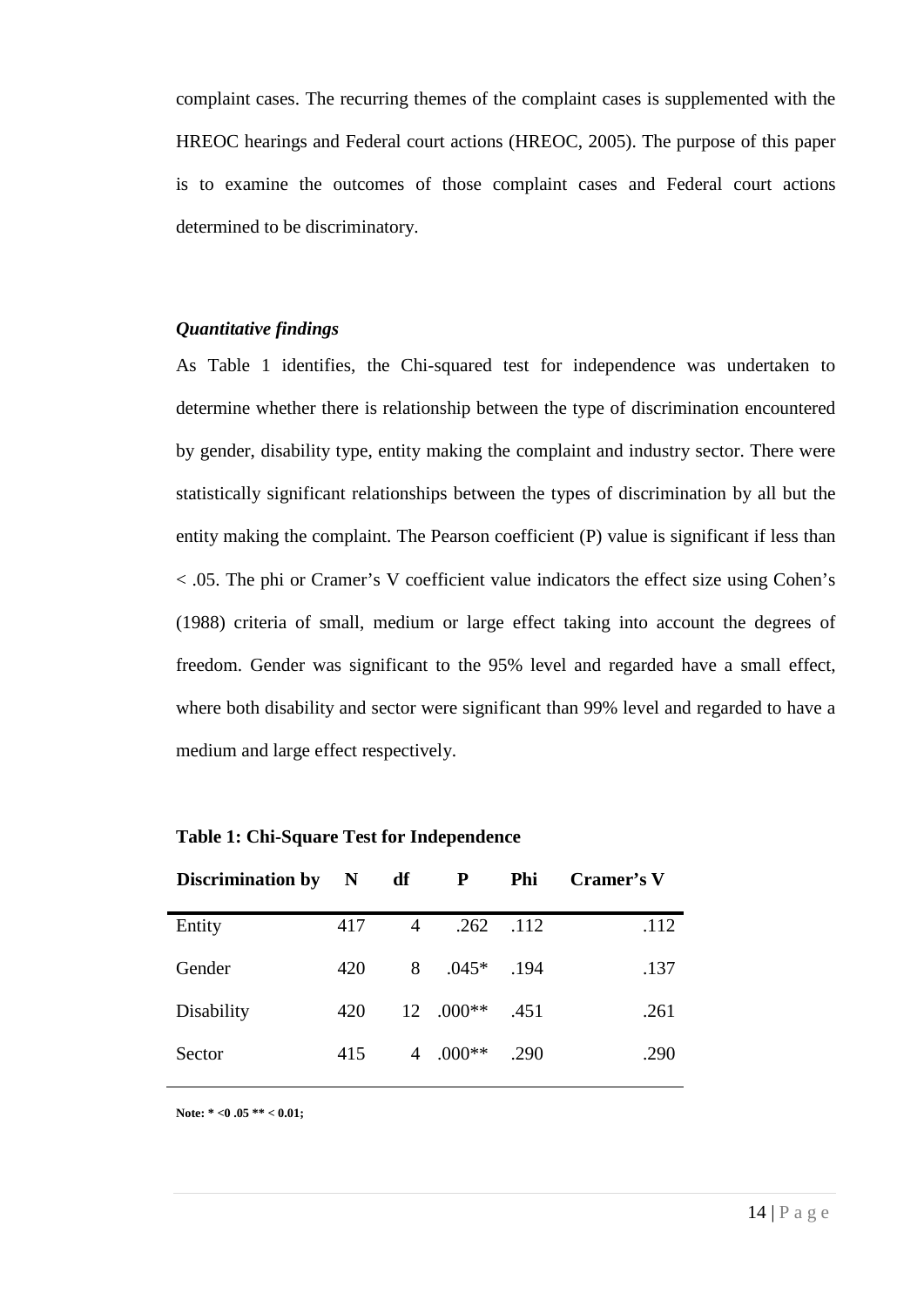In reviewing the cross tabulations further insights can be found for gender, disability and industry sector. Furthermore, women were three times as likely to experience discrimination with accommodation provision and were a third more likely to experience discrimination with goods/services/facilities. Men were a third more likely to experience discrimination with clubs/other associated bodies. While Chi-square analysis does not show causal reasons, the suggested relationship between the variables has considerable implications for the citizenship of those affected.

While in many people's minds "physical access" to buildings for people with mobility disability has a far greater awareness amongst the public, as Figure 3 demonstrates, it was still by far the area of most discrimination. This includes a series of simple access provisions such as ramps, hand rails and tactile ground surface indicators. What becomes apparent is that people with mobility disabilities are asserting their rights to access all areas and that the complexity of access to buildings increases with the considerations of all spaces within buildings and other dimensions of disability. While not collected, it would have been interesting to ascertain as to whether access to buildings were for buildings that had been recently constructed. The DDA does not include provisions for retrofitting unless a "change in use" is to occur where 50% of the floor space ratio is to be changed. These provisions are reinforced by the environmental planning legislation in most states.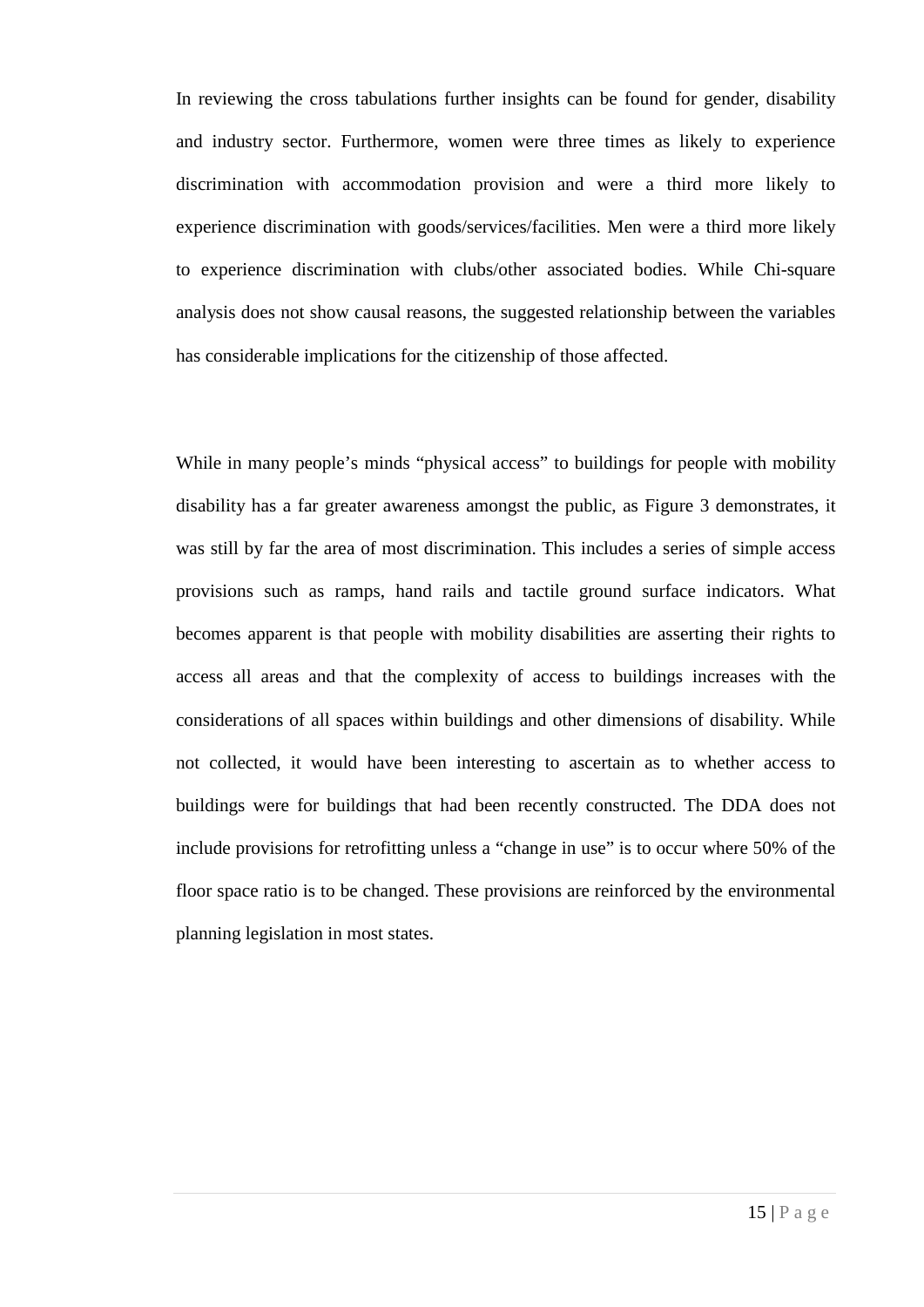## **Figure 3: Discrimination by Disability Type**



Discrimination against people seeking accommodation occurred at double the rate against commercial providers compared to government providers of accommodation. This suggests that for whatever reasons, the commercial tourism sector were not aware of the provisions of the DDA or their premises were not as accessible as those provided in the public housing sector. Figure 4 shows that the commercial sector (compared to the public sector) was more likely to have a complaint case brought against them for the provision of goods and services. This finding may be tempered as the commercial sector is the major provider of goods and services. Government was more likely to have a complaint case raised on grounds of employment and Commonwealth services.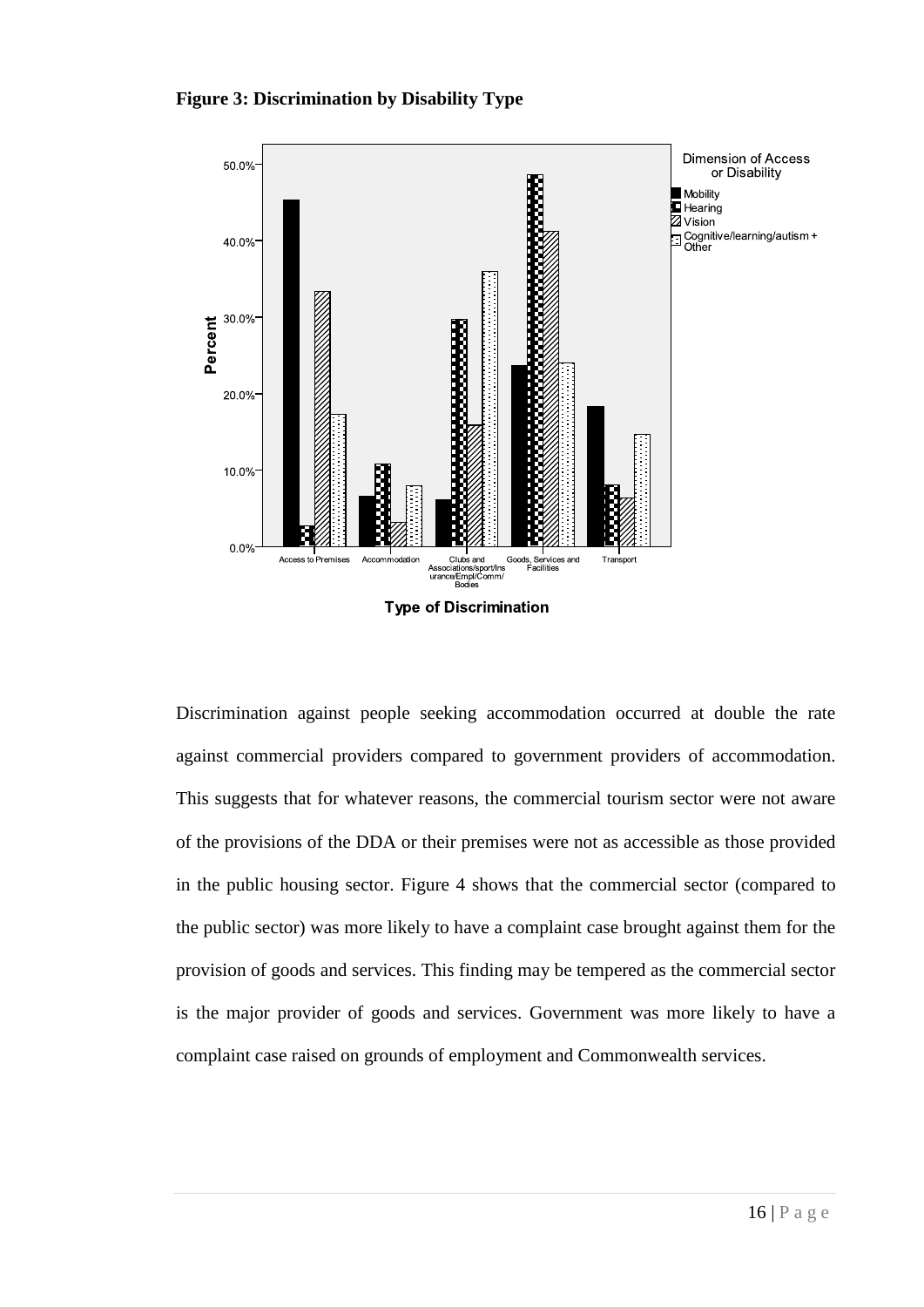## **Figure 4: Discrimination by Sector**



# *Reoccurring Themes*

This section focuses on the recurrent themes in the complaint cases and Federal court actions across the areas of cultural life.

# *General access to the built environment*

Many of these cases involved direct and obvious exclusion from premises due to the lack of basic physical access inclusions (e.g. pathways, kerb cuts, ramp, lifts, handrails etc.) incorporated into a *continuous pathway. A continuous pathway* is defined under the Australian Standards for access and mobility as:

An uninterrupted path of travel to or within a building providing access to all required facilities. For non-ambulatory people, this accessible path shall not incorporate any step, stairwell or turnstile, revolving door, escalator or other impediment which would prevent it being negotiated by people with a disability (Standards Australia, 2001, p. 5).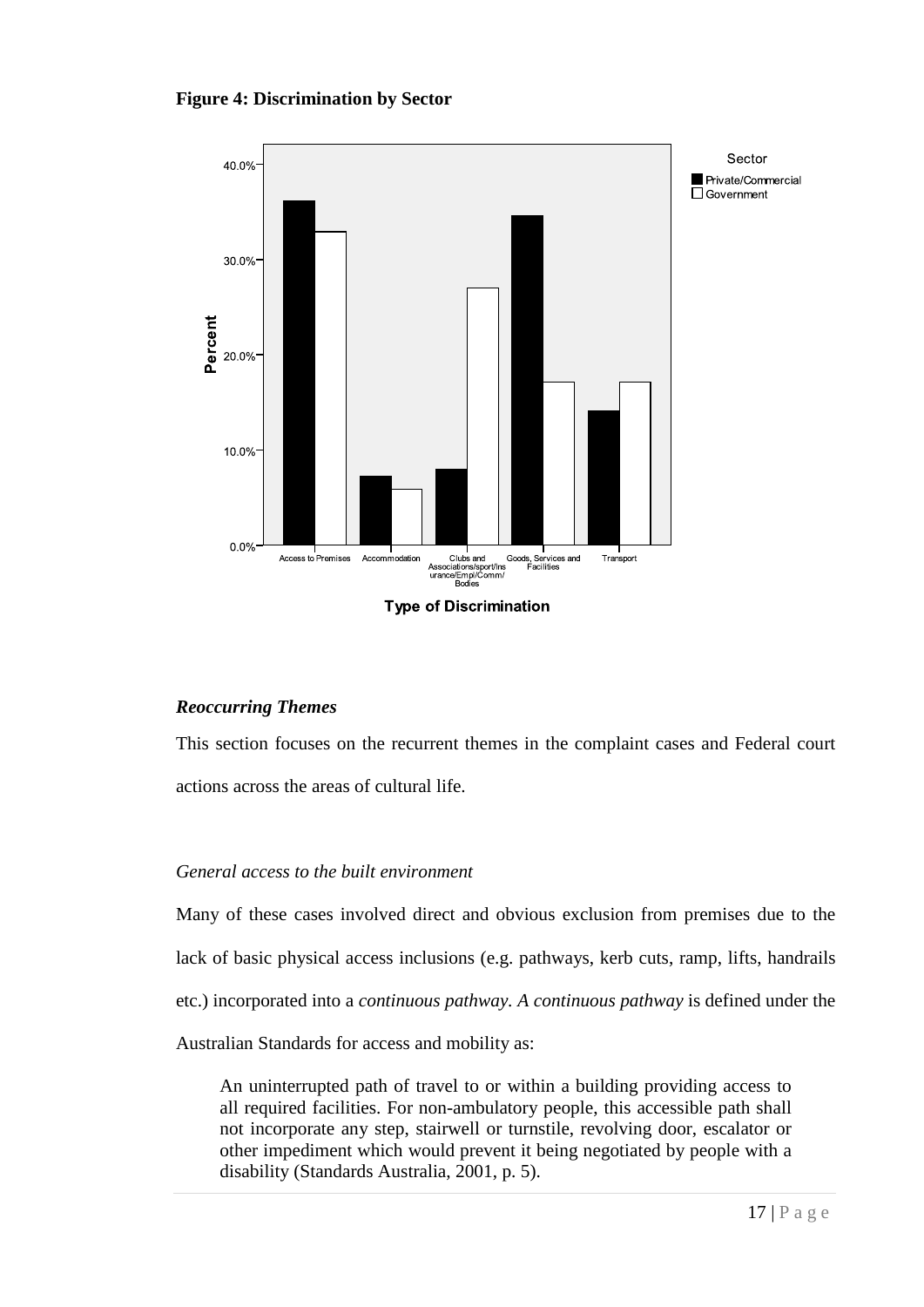It is these basic physical access requirements that still make up the bulk of complaint cases. For a full list of access requirements see the Australian Standards for access and mobility (Standards Australia, 1992a, 1992b, 2001, 2002). Many PwD are frustrated by the lack of accessibility of much of the built environment. The complaint cases identified shops, restaurants, attractions, sport facilities, natural areas, theatres, cinemas and other places of interest to residents and tourists alike. Apart from the previously mentioned inclusions the two most common omissions of access are parking and toilets. Accessible parking is essential given the general lack of accessibility of public transport, the extra space required to transfer from car to wheelchair or to ingress or egress from side or rear loading vehicles.

One case that demonstrated a lack of forethought by those involved was a major Sydney-based university who advertised for people spinal cord injury to become involved in research for a physical activity programme. Upon attending a session a person brought it to the attention of the program provider that there were no accessible toilets or changing rooms. The program provider's reply was "that was just the way it was". It was only after the complaint case was brought that a conciliated outcome was reached to fast track the provision of accessible toilets and changing rooms. No other group in society would be expected to participate in the community without the use of toilets. Apart from being able to get into toilets and requiring spacious layouts, some PwD have personal care requirements were the provision of unisex toilet is essential. A number of cases highlighted people who required the assistance of an attendant. Similarly, people with vision impairments are confronted by the lack of basic physical access through the lack of provision of tactile ground surface indicators (TGSI) and audio signals (e.g. in lifts).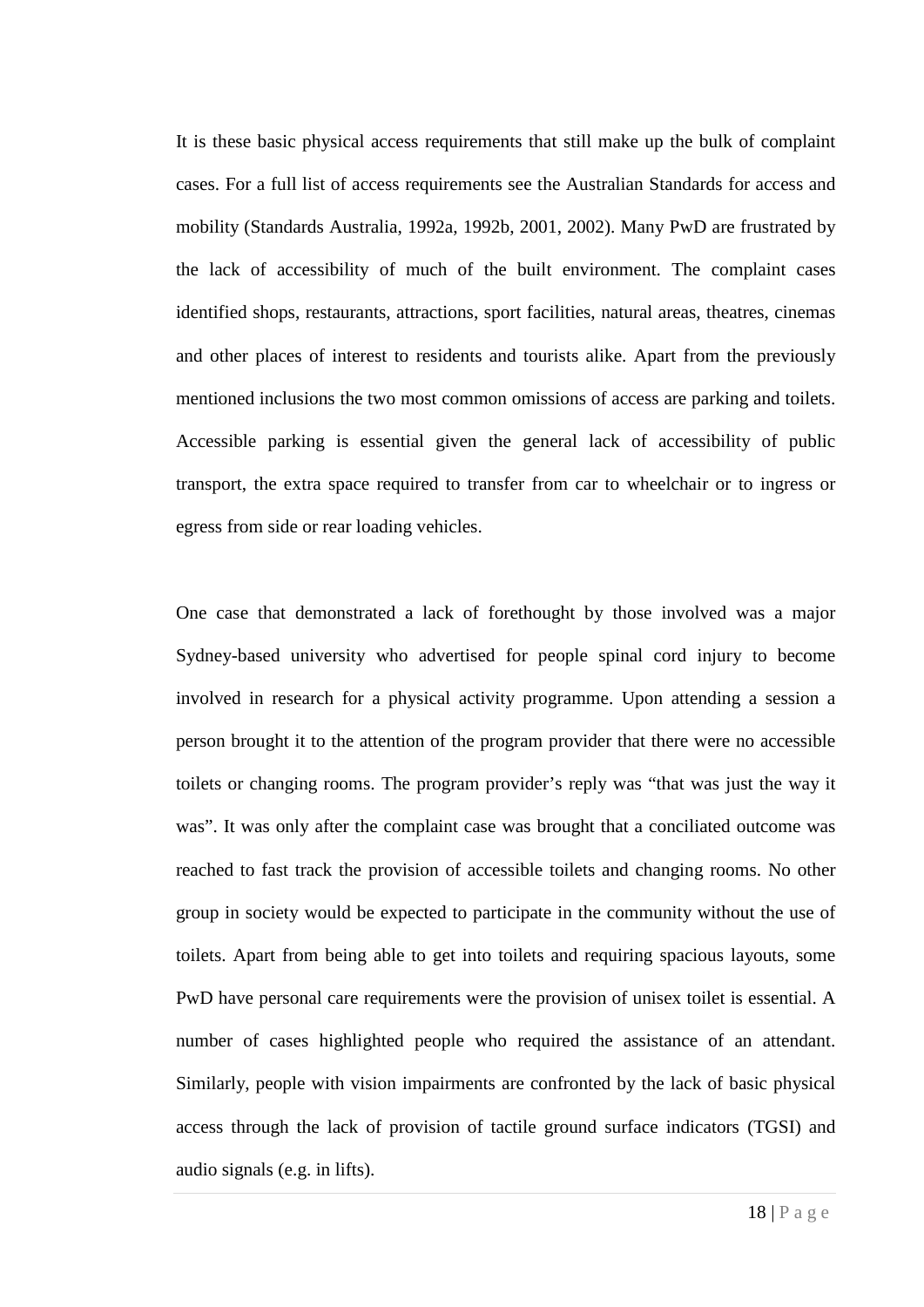A major principle that the DDA establishes is the *equality of provision*. One of the first cases tackling equality of access for people with mobility disabilities was *Cocks v the State of Queensland [1994].* It involved a recently opened Brisbane Convention and Exhibition Centre where people with mobility disabilities were required to access the building through a secondary side entrance where all other patrons entered through a front entrance that was built with stair access only. The Centre in response applied for unjustifiable hardship but this was not upheld given the status of the venue, overall costs and the estimated 315,000 people per year who would attend the facility who could not use stairs. The outcome of requiring a universal entrance has become a benchmark for provision.

The other major areas highlighted were the breakdown in the process of planning, design, construction and operations. While the Building Code of Australia and Australian Standards have had access requirements since the late 1970s, many of the professionals involved in the construction process have largely remained ignorant of these requirements. One of the landmark cases to challenge the planning processes' understanding of accessibility was *Cooper & Ors v Holiday Coast Cinema Centres Pty Ltd* [1997 HREOCA 32]. Cooper Cooper challenged the provision of stair only access by a company that deliberately did not include lift access to a new cinema in Coffs Harbour. They were found to have discriminated against users who could not use stairs and were ordered to remedy the situation. The company made an application for unjustifiable hardship but this was rejected based on the overall cost of the development, the company's financial position and yearly turnover. Coffs Harbour cinema was made accessible through the provision of the lift, and it currently operates profitably, serving all members of the community.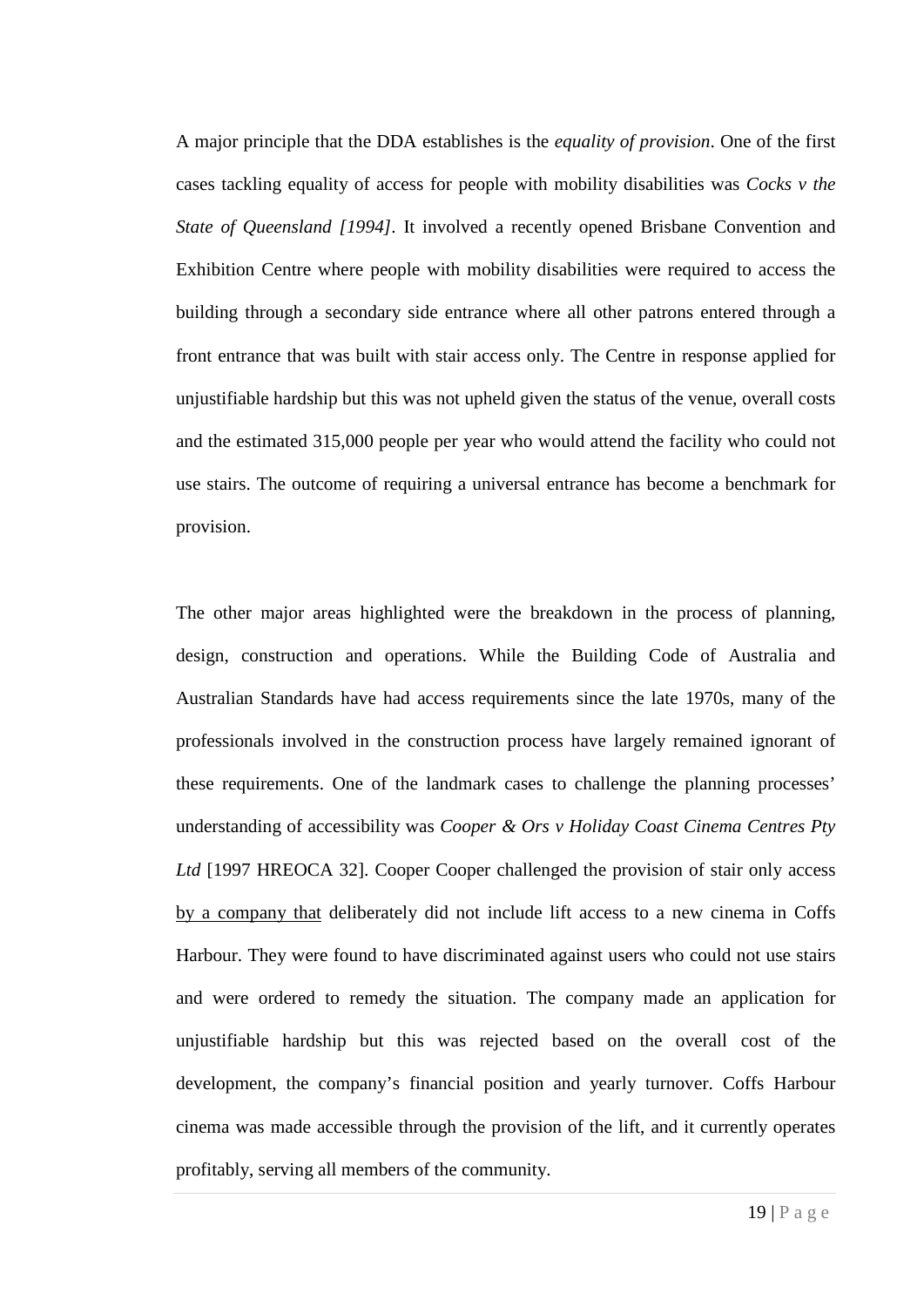## *Role of consent authorities*

In an extension of *Cooper & Ors v Holiday Coast Cinema Centres Pty Ltd* [1997 HREOCA 32], *Cooper, President North Coast D.I.A.L. Inc. V Coffs Harbour City Council [2000]* sought remedy for the consent authority who approved the cinema development application under the *Environmental Planning and Assessment Act, 1979* (NSW). The result of the case was that consent authorities have a responsibility to ensure that developments not only comply with the BCA, referenced Australian Standards but also the spirit and intent of the DDA. This case also meant that property owners could no longer feel confident without their development complying with the spirit and intent of the DDA. The Disability Discrimination Commissioner (Ozdowski, 2001) reinforced this finding through his interpretation of the DDA supported local government's liability for permitting inaccessible development. It was based on *Pruszinski Architects v. the City of Adelaide (No. 84 of 2001)* and the case of providing access to a swimming pool in a new Hotel complex. While the BCA does not specifically address access to swimming pools it is covered by the DDA. As such, any regulatory authority or owner/operator would be liable to a complaint under the DDA if someone believed they were discriminated against by not being able to access the swimming pool. The provision for 'unjustifiable hardship' would require interpretation by the Courts. The applicant sought exclusion by contending that the BCA does not specifically address swimming pool access. Yet under the DDA access is not just the provisions of the BCA but is far broader sweeping in its spirit and intent, and hence, discrimination on the basis of disability. In making these comments Ozdowski (2001) reinforced the findings of *Cooper and others v. Coffs Harbour Cinemas*, and *Cooper v. Coffs Harbour Council*, for both the proponent and the consent authority. Another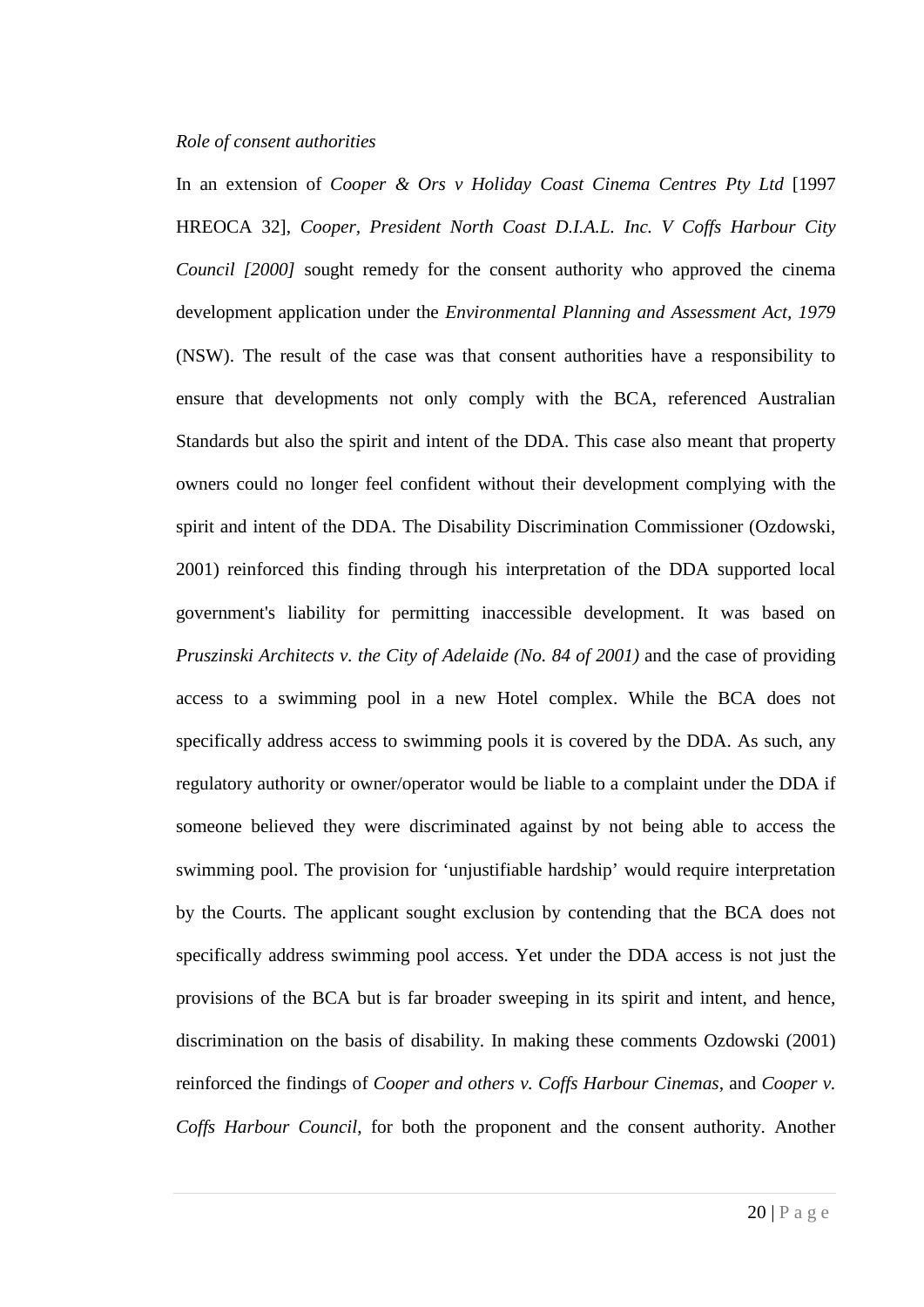outcome of this finding was placing professionals involved in construction process as being professionally liable for their lack of access consideration.

## *Communicating the accessibility of Hotels and Motels*

Closely linked to the above themes is the accessibility of the accommodation sector. There were numerous reported complaints involving tourism accommodations that involved a range of access and communication issues. This is not surprising given the importance of accessible accommodation to being able to travel away from home for cultural related activities. Quite simply, if a person cannot find accessible accommodation they are not able to participate in the activity they wished to away from their place of residence. Further, if they thought they had booked an accessible accommodation and then arrived at the destination to find out that the accommodation is not accessible it could be a devastating experience.

The major areas where complaint cases were brought included price differentiation where accessible rooms cost more than standard rooms, accessible features that were not compliant to the building codes, poor wayfinding that led to inconvenience and accidents, segregated entrances and lack of access to all areas of the premises. In the worst case a newly constructed was so poorly designed that it was impractical for people to stay overnight. However, the most common complaint had to do with the information provision. An analysis of these complaint cases suggests that the accessible accommodation information systems require accurate, detailed and illustrated information about the accommodation. Recent research in Australia and overseas has been addressing these shortcomings in accessible at accommodation information provision (Darcy, 2007b; Europe for All, 2007). Operational issues formed part of other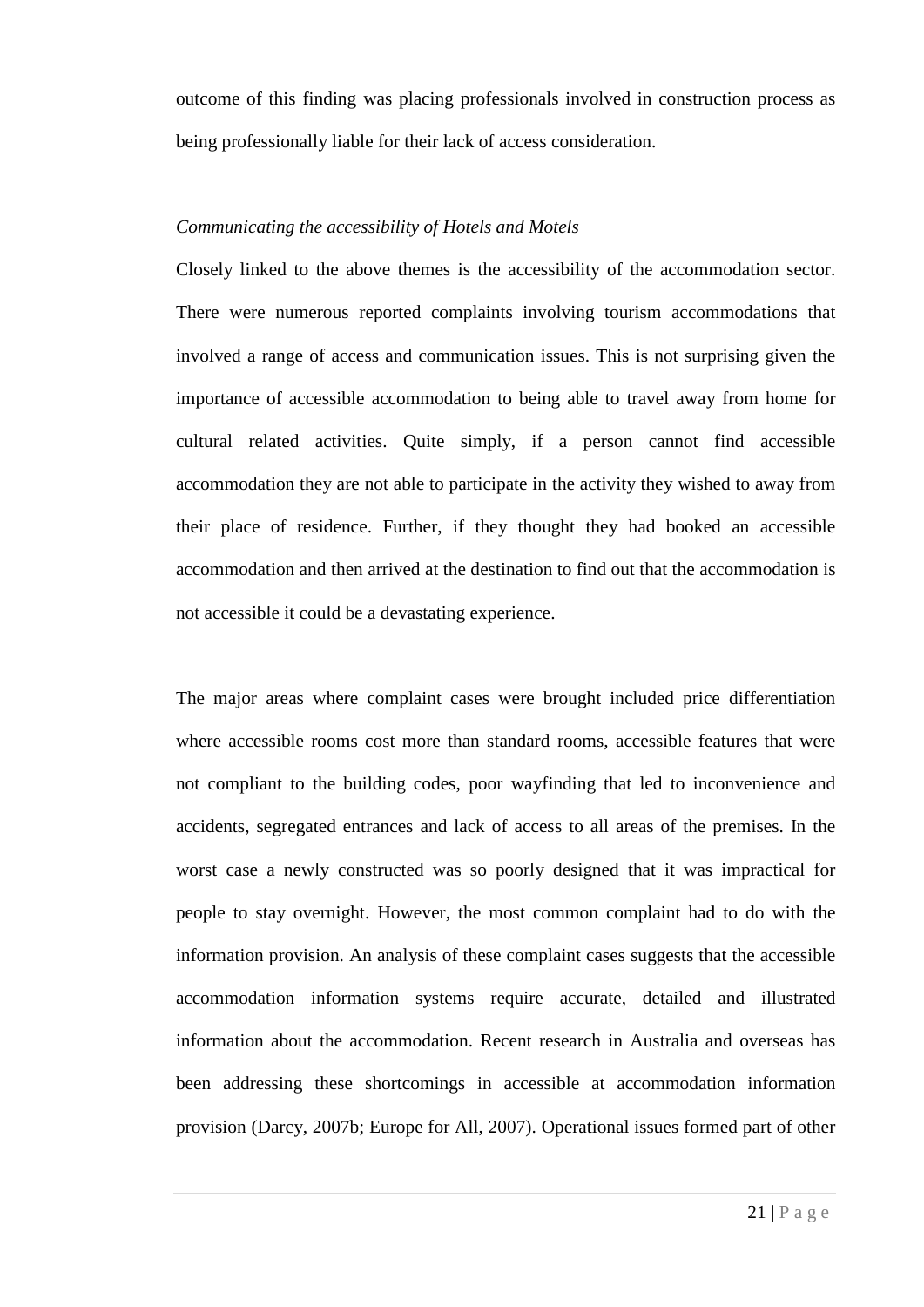complaints and hearings that were based at hotels but are discussed as part of customer service issues.

## *Transport as a facilitator of cultural experience*

Transport is a major facilitator of people's cultural experiences. Transport has been an area that a number of alternative strategies have been used outside of the complaint system through Standards and public inquiries. However, the complaints that had the largest ongoing impact were public transport based. Three separate but simultaneous complaint actions were undertaken against government bus fleet purchases in NSW, SA and WA. These were about proposed the new bus purchases. An interim injunction was granted stopping the purchase and undertakings were then committed to the purchase of wheelchair accessible buses. Arguably these complaints have had the impact of providing the impetus for the Disability Standard for Accessible Public Transport (Commonwealth Attorney General's Dept., 2001a, 2001b) and the foundation for a strategic approach to accessible public transport systems throughout Australia. While this has been successful with government bus services it has been less successful with the adoption of wheelchair accessible buses by private coach operators. For example, it has been estimated that 45 percent of the government bus fleet is accessible but only 10 percent of private bus services are accessible (Allen Consulting Group, 2008).

Many other complaint cases highlighted a range of public transport issues and transport involving cultural services. All forms of transportation were identified including rental vehicles, coach, rail and ships. Most major hire car firms now provide cars fitted with hand controls on request to PwD. Access to these facilities can be problematic in rural centres. Access to country train services has been problematic because much of the infrastructure was built during the last century and a number of complaints relate to this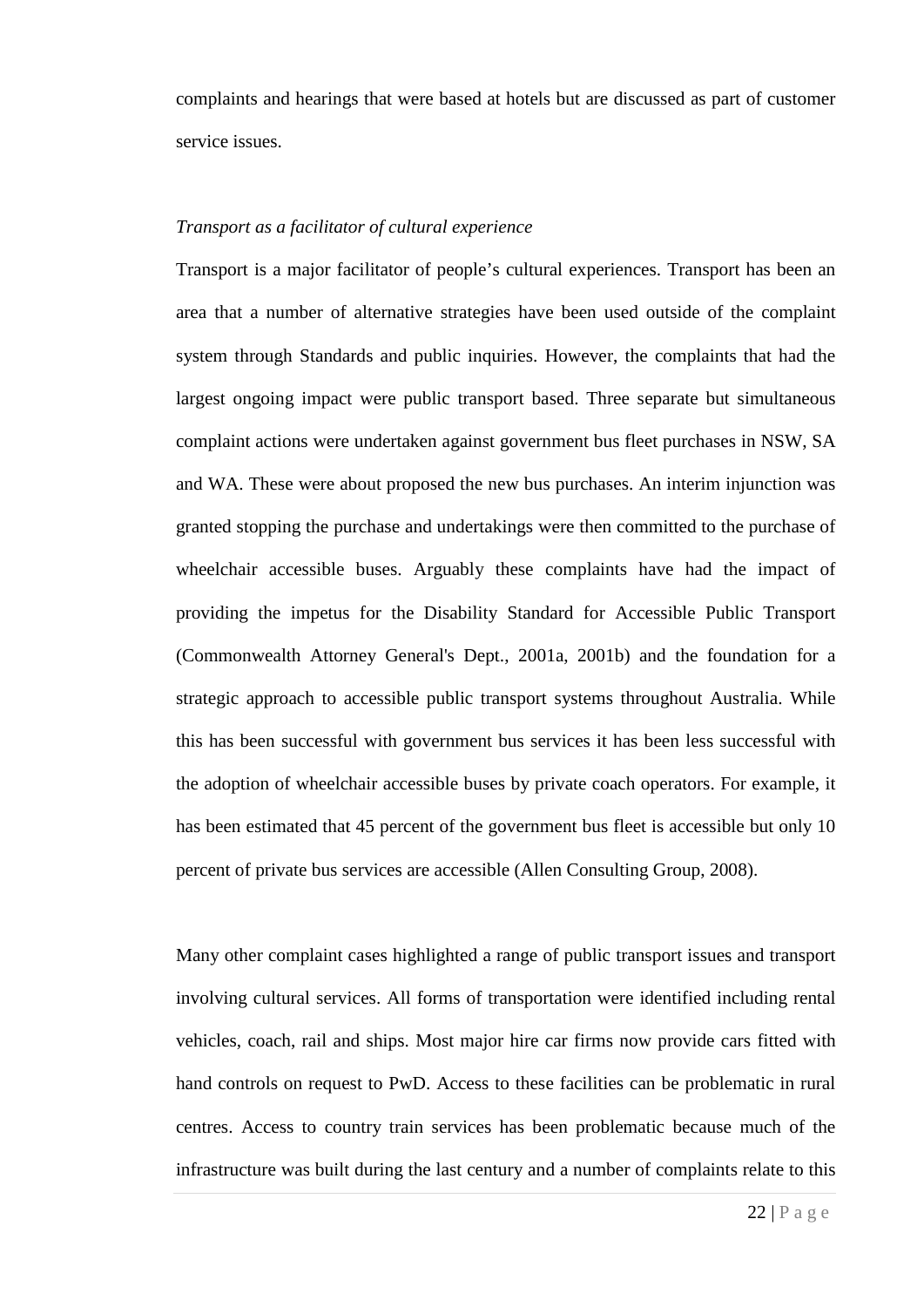issue. This is a serious barrier to travel for PwD wishing to get to rural areas of Australia. However, other complaints have brought attention to the rail carriages themselves for: lack of accessibility of long haul travel carriages; inappropriate provision of wheelchair space; lack of accessible sleeping quarters in new carriages; and provision of accessible toilets only in the  $1<sup>st</sup>$  class cabin area.

These problems have been compounded where buses have been contracted for service on lower capacity routes instead of maintaining rail services. This situation has occurred in NSW on Countrylink rail services. Many of the long-term bus contracts did not specify that accessible buses had to be used.

This situation also extended to private tour companies who specialize in day trips by coach and ship. In Australia's largest destination, Sydney, people with mobility disabilities are unable to book accessible day trips on any of the major day tour operators (Darcy et al., 2008). This means that destinations like the Blue Mountains National Park are inaccessible as the public transport system is also inaccessible to this area. People with mobility disabilities are restricted hiring accessible vehicles themselves and undertaking segregated trips. This means they are excluded from the social interaction of the organized tours, benefiting from the expertise of the organized tour operators and contributing to these companies' profits.

A great deal of air travel is done for cultural purposes. Air travel complaints have risen significantly over the last four years. The seriousness of the situation led the Public Interest Advocacy Centre (2007) producing a major research report on the associated issues from over 100 disaffected parties. Airlines have also been the main applicant for exemptions under the DDA (Human Rights and Equal Opportunity Commission, 2008).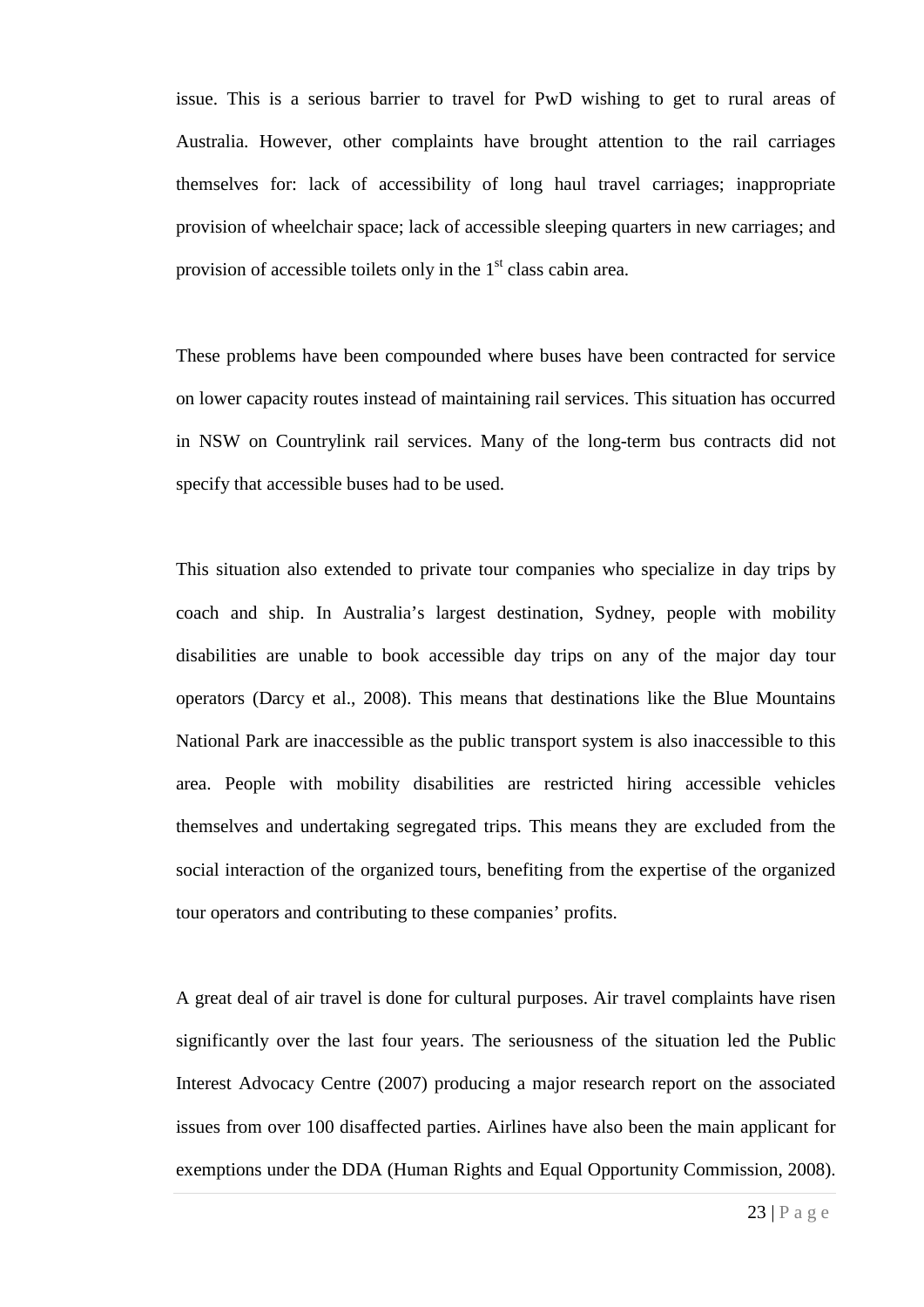The options of travelling to country and regional areas for people with higher support needs were further restricted through *McLean v. Airlines of Tasmania Pty Ltd [1996 HREOC 77]*. McLean sought to maintain his independence in regional air travel by not having to provide his own support person while travelling on Airlines of Tasmania. The Commissioner found that because McLean was a person with a high support level disability that he would be required to provide his own support person due to safety and resource reasons. It was also found that it would be an unjustifiable hardship for the Airline to provide such a person. This finding was also reinforced where it was found not to be unlawful to require a woman with epilepsy to be accompanied on a long international flight. In other cases there have been procedural issues with booking flights with extra equipment (oxygen or sealed wheelchair batteries) based on the *Air Navigation Act* and have led to complaint cases. The resolution of these cases has seen changes in policy and booking procedures to avoid undue delays or refusal of entry onto flights.

This has been exacerbated by the Virgin Blue introduction of the 'independent travel criteria', which requires a person who cannot perform certain tasks to travel with a carer or be excluded from their flight (Virgin Blue, 2007). What is significant about this action by Virgin Blue is that the independence of the individual can be judged arbitrarily by company personnel without any experience of disability. Further, Virgin's European air operations do not apply the same tests (Darcy, 2007a). A Federal court action is currently being contested over this issue with no resolution at the time of writing.

A significant number of complaint cases highlight the vagaries that people with disabilities face in dealing with individuals within the transport sector. *Adams v Arizona*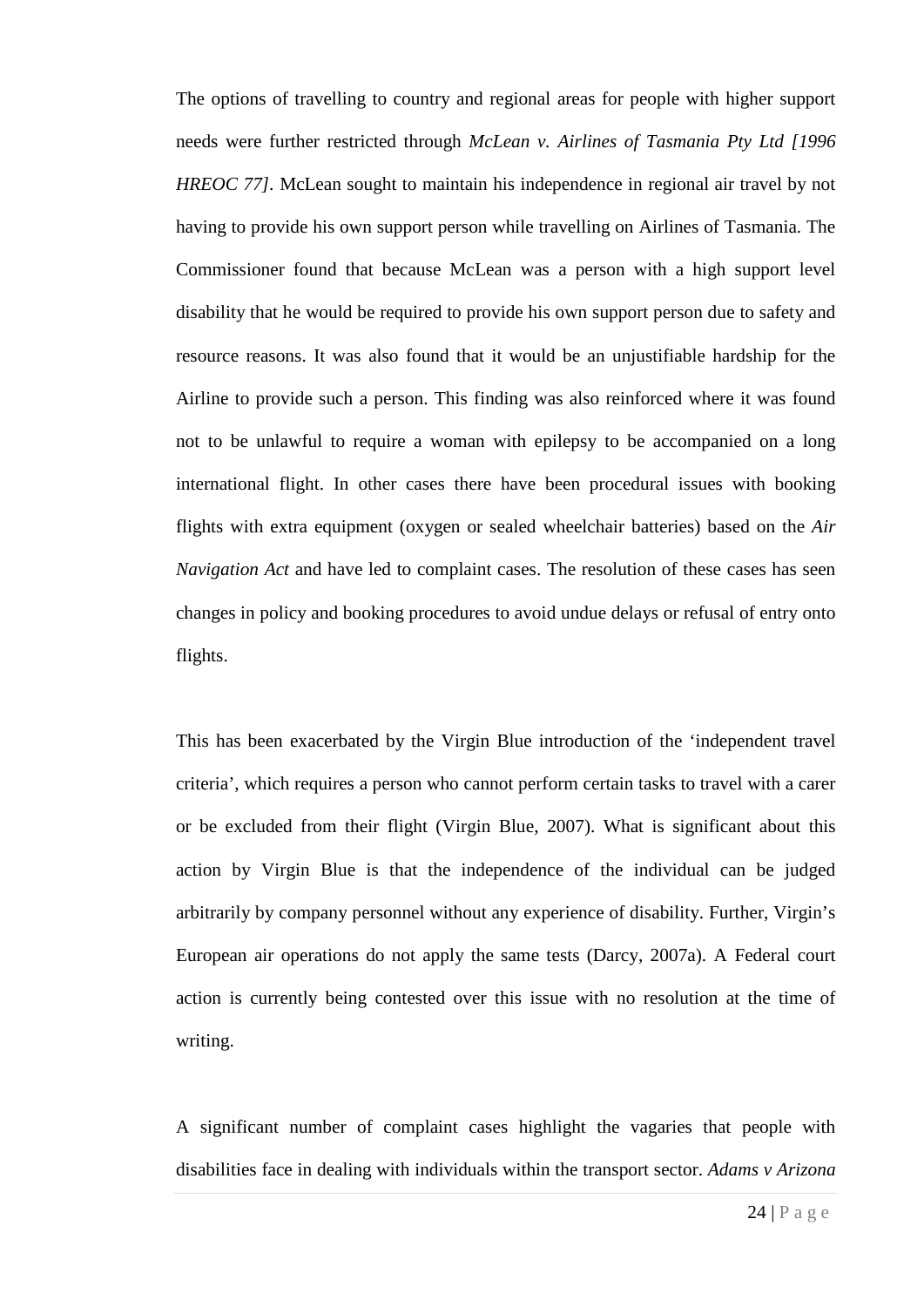*Bay Pty. Ltd., Charlie Habib and Bunge Pty. Ltd. [1996]* provides a confronting example of the problems that PwD using paratransit systems face on a daily basis. This case also highlighted the vulnerability of PwD who were reliant on a single transport provider. This is encapsulated in the following quote from the proceedings of the case,

'I'm doing you fucking cripples a favour picking you up anyway'. Mr. Adams went on to allege that he asked Mr. Habib a few times to stop the car but Mr. Habib drew alongside Mr. Adam's house and said 'this is my fucking company and I make the fucking rules'. Mr. Adams further alleged that he said then that he held a M40 card and would call Vicroads to check his rights and change to another taxi service. At this Mr. Habib said 'you do that, I'll make your fucking life suffer. No one will be able to help you'.

The general transport issues and taxis specifically have been fully documented (Human Rights and Equal Opportunity Commission, 2002a; Wheelchair Accessible Taxi TaskForce, 2004).

## *Smoke free environments and other sensitivities*

Another area of reoccurring issues have arisen over the last decade involving smokefree environments and environments free of chemicals that affect the sensitivities. While smoking bans have become standard across most Western nations, there are significant numbers of individuals who have respiratory and other sensitivities. One of the foundation cases to test this was *Francey and Meeuwissen v Hilton Hotels of Australia Pty Ltd [1997]*. Hilton Hotels are a global chain and most hotels have a range of restaurants and bars. Francey and Meeuwissen were attending Julianna's Nightclub in the Sydney Hilton. After a stay of about half to three-quarters of an hour they left the nightclub due to Meeuwissen being seriously affected by environmental tobacco smoke. Discrimination was alleged on the grounds that ground of Ms Meeuwissen's disability. Meeuwissen had cystic fibrosis and had a double lung transplant in 1994, and while her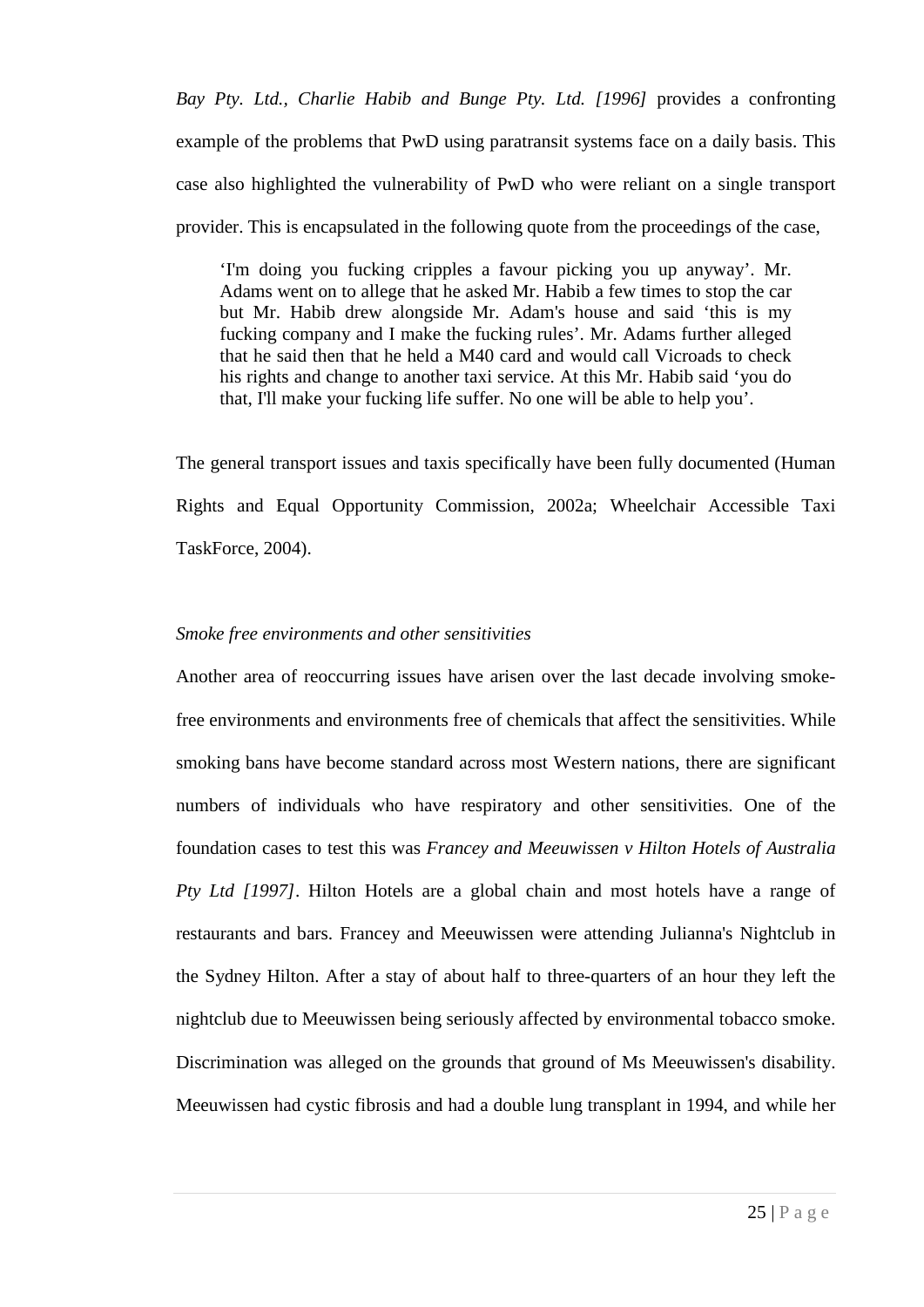new lungs are free of cystic fibrosis they had asthmatic tendencies. The affects of environmental tobacco smoke are serious as evidenced in the proceedings of the case:

"I started to wheeze and produce mucus. This doesn't happen these days unless there is environmental tobacco smoke. .. I felt pain and discomfort. .. When I started struggling to breathe I looked around and saw some women smoking. I went to the women's toilets fairly quickly .. because I hoped that it would be a safer place. I was feeling pretty distressed physically."

The Commissioner found that Francey and Meeuwissen had been discriminated against and that a finding of unjustifiable hardship could not be sustained with compensation being paid to both parties. Concurrently and subsequently, a number of other complaints were raised about environmental tobacco smoke. This has led to the Melbourne Cricket ground establishing smoke free areas and facilities for asthmatics and a shopping centre management establishing a total smoke free centre based on the evidence presented in *Francey and Meeuwissen v Hilton Hotels of Australia Pty Ltd [1997]*. Another conciliation case identified that the installation of equipment for and designation of smoke free areas needs to be both used, maintained and policed as it was found that a club who had smoke removal systems and smoke free areas had not done so. This area is an excellent example of dynamic considerations of disability considerations where community standards are continually changing. Most pubs and clubs in Australia have limited areas for smoking as of 2008. While no cases have been raised about chemical sensitivities, a number of the tourist accommodation now offer rooms that provide chemical free environments (e.g. Listers, Mollymook NSW <http://www.stayz.com.au/53289> ).

## *Assistance Animals*

In an area of ongoing complaint is that of the requirement to allow a person with an assistance animal access to premises, and access to goods, services and facilities. An early public inquiry into discrimination in this area was *Jennings v Lee [1996]* where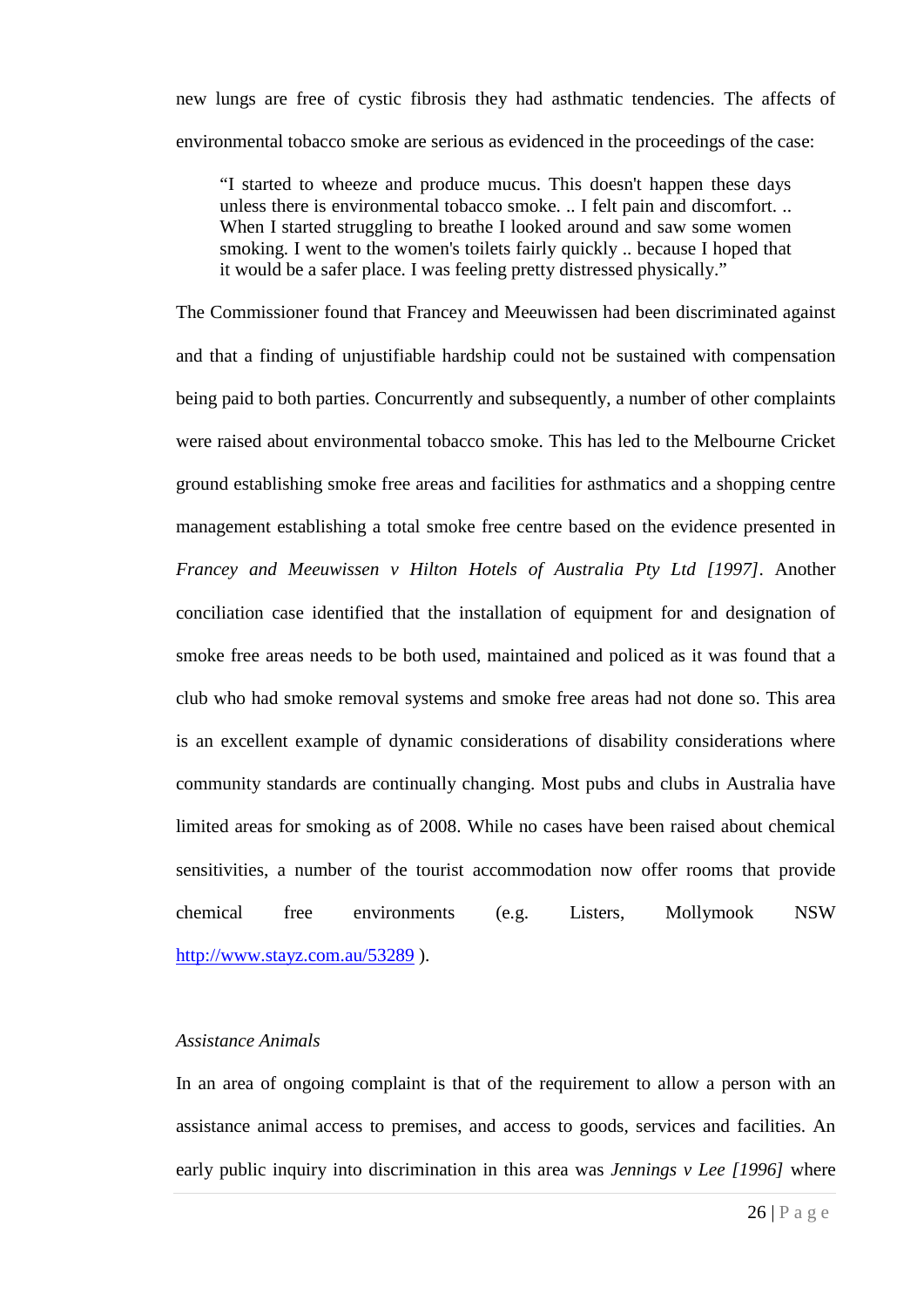Jennings was denied access into a restaurant because of her seeing-eye dog. Many similar complaint cases have been heard over the ensuing years involving taxi services, restaurants, clubs/pubs/bars and public transport (NSW Anti-Discrimination Board, 2001b). Another case involved a tour operator who refused to allow a man who was blind be accompanied by his guide dog. The operator believed that the tour and mini bus was not an appropriate venue because of the lack of space and cramped conditions. The complaint was settled without admission of liability when the operator apologized, agreed to a change of policy to permit guide dogs in future and paid compensation.

These cases have become more complicated over the years as impairment groups other than blind people started to use assistance animals as companion and therapy animals. For example, *Brown V Birss Nominees Pty Ltd [1997]* is a HREOC hearing where Brown was denied accommodation at a caravan park as he was a deaf person who had a hearing dog. The caravan park owner had a rule that no animals were allowed in the caravan park but was unaware that this could not extend to assistance animals. The impact of this type of incident should not be under estimated for as was stated in this case, 'Mr Brown gave evidence that he was most apprehensive about further travel as a result of these events, and that since September 1994 he has only travelled once' (*Brown V Birss Nominees Pty Ltd [1997]*).

Another case involved the refusal of access to public transport of a man with a disability with his 'therapy dog'. The complaint further alleged harassment by other travellers and being scrutinised more closely by public transport staff than other passengers did. The remedy was for a letter provided by the public transport provider that explained that his dog was able to travel with him on transport. The public transport provider also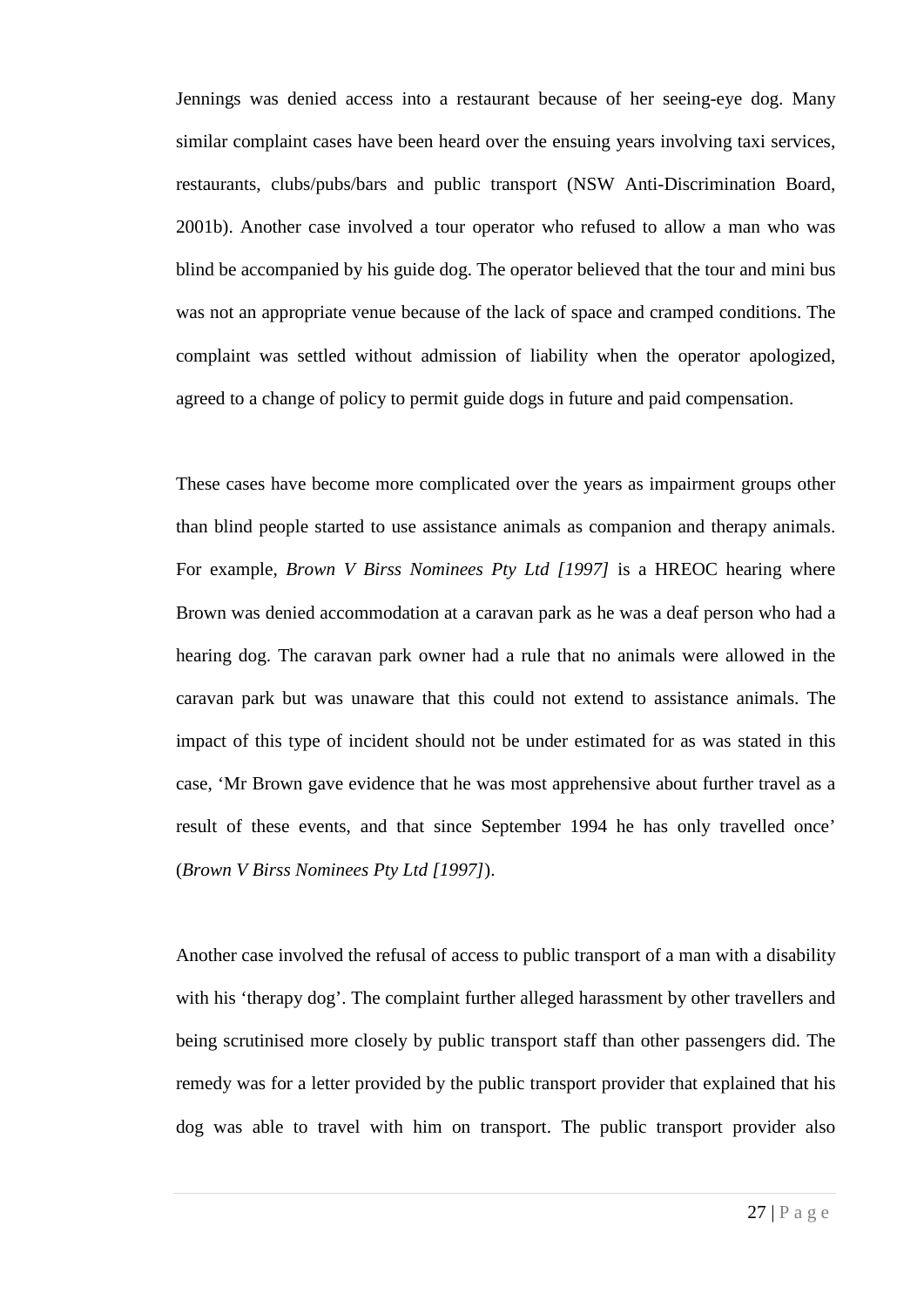reviewed their policy on companion and therapy animals accompanying passengers (NSW Anti-Discrimination Board, 2001b).

## *Telecommunications, alternative information provision and interpretive services*

While not directly related to cultural life, *Scott v Telstra Corporation; DPI(A) and Australian Association of the Deaf v Telstra Corporation [1997]* is an excellent example of a case that has direct implications across the industry. Scott sought remedy from Telstra (Australia's major telecommunication provider) for not providing telephone typewriters (TTYs) for deaf subscribers. He sought the provision of TTYs as fair and equal treatment for deaf subscribers as Telstra provided phones to hearing subscribers. The finding had implications for all service providers to have TTYs to accept inquiries from potential deaf customers. Similarly, *Maguire v SOCOG (Ticket book) [1999]* and *Maguire v SOCOG (Internet) [2000]* established that information provided in hard copy and corporation websites must be accessible to people with vision disabilities. This has major implications for the cultural industry as the Web is often the preferred source of information by consumers. Website accessibility is not a difficult task once the principles for W3C international protocols are understood (Human Rights and Equal Opportunity Commission, 2002b; Shi, 2006; R. Williams, Rattray, & Grimes, 2006) .

These issues must also be considered by the private sector, government and not for profits with their general information provision should incorporate alternative formats such as Braille, audio tape and computer disk. Information kiosks that use visual interfaces are particularly disabling for this group. Similarly, access to ATMs has a range of access issues for people with vision impairments and people with mobility disabilities where design must incorporate physical and communication dimensions of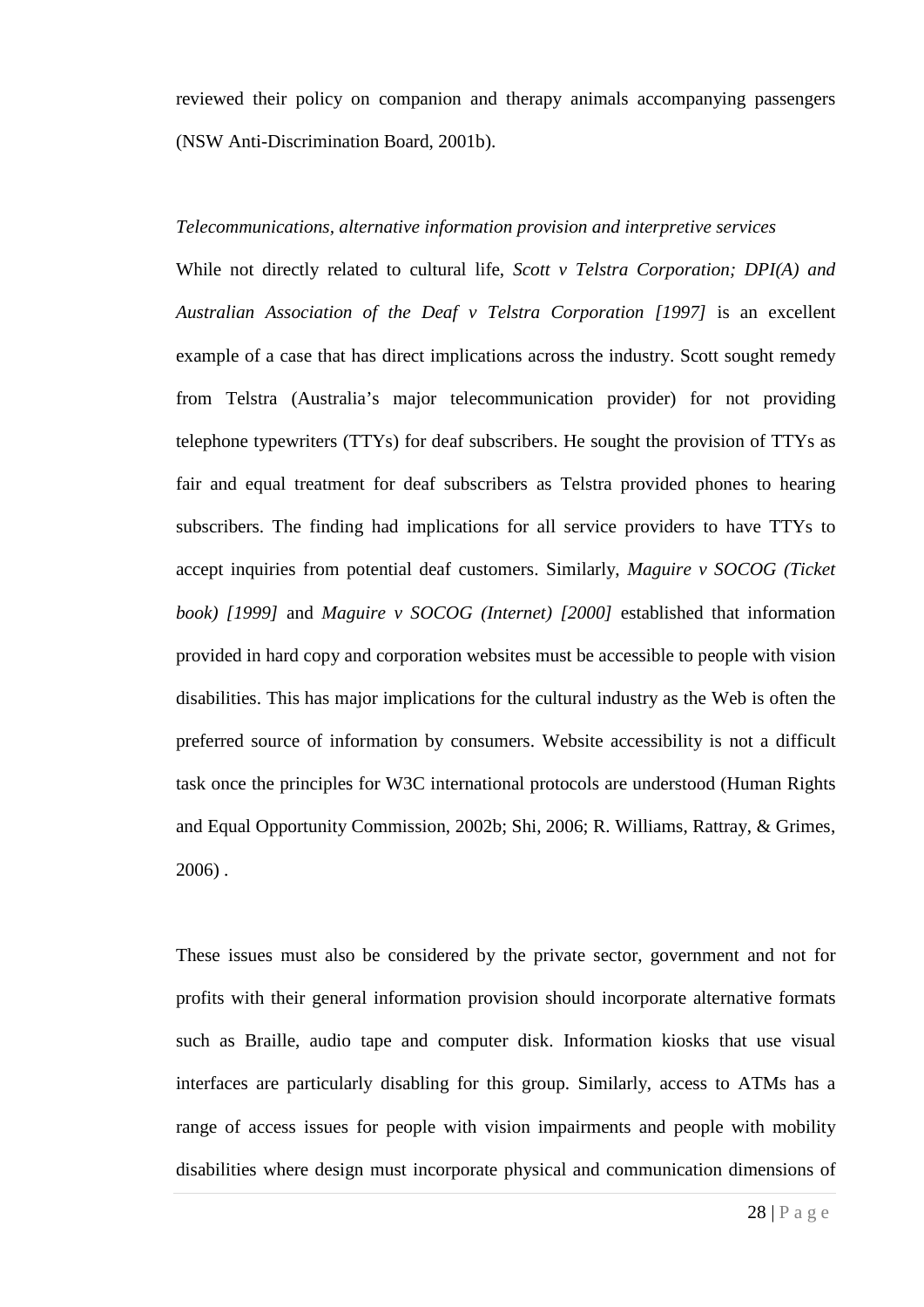access. The physical design of public phones has been an ongoing issue for people with mobility disabilities. Hence, organisational communication requires a strategy to communicate with all constituent stakeholders.

## *Customer service*

Customer service issues are central to the industry and have been highlighted in numerous complaint cases. In some instances the discrimination experience by PwD is direct and unconscionable such as the case of a man with burn scars who had been told by staff in a shop that he was 'scaring other customers away'. In other cases it involves less favourable treatment where PwD are not treated in the same manner as others. One such complaint case was of a wheelchair user where staff demanded they move from where they were sitting in a prime location and provided them with less favourable treatment because of the disability. The complaint was settled without admission of liability when the respondent agreed to pay a sum of money, to write a letter of apology to each complainant and to submit an article on disability discrimination to the relevant industry journal.

In *White v Crown Casinos Ltd. [1995]*, White had an Acquired Brain Injury (ABI) that affected his gait and speech and makes him appear intoxicated when he was not. On two occasions in attempting to enter Crown Casino he had difficulties entering the Casino. The Commissioner held that there was no direct discrimination because if a person without ABI had manifested the same symptoms as Mr White the Casino would have reacted in the same manner. This meant that no less favourable treatment would have been afforded to a PwD in similar circumstances due to the Casino having to comply with the Liquor Act and it had done so in a reasonable manner. Similarly, a complaint case of a woman with a speech impediment believed that she had been refused service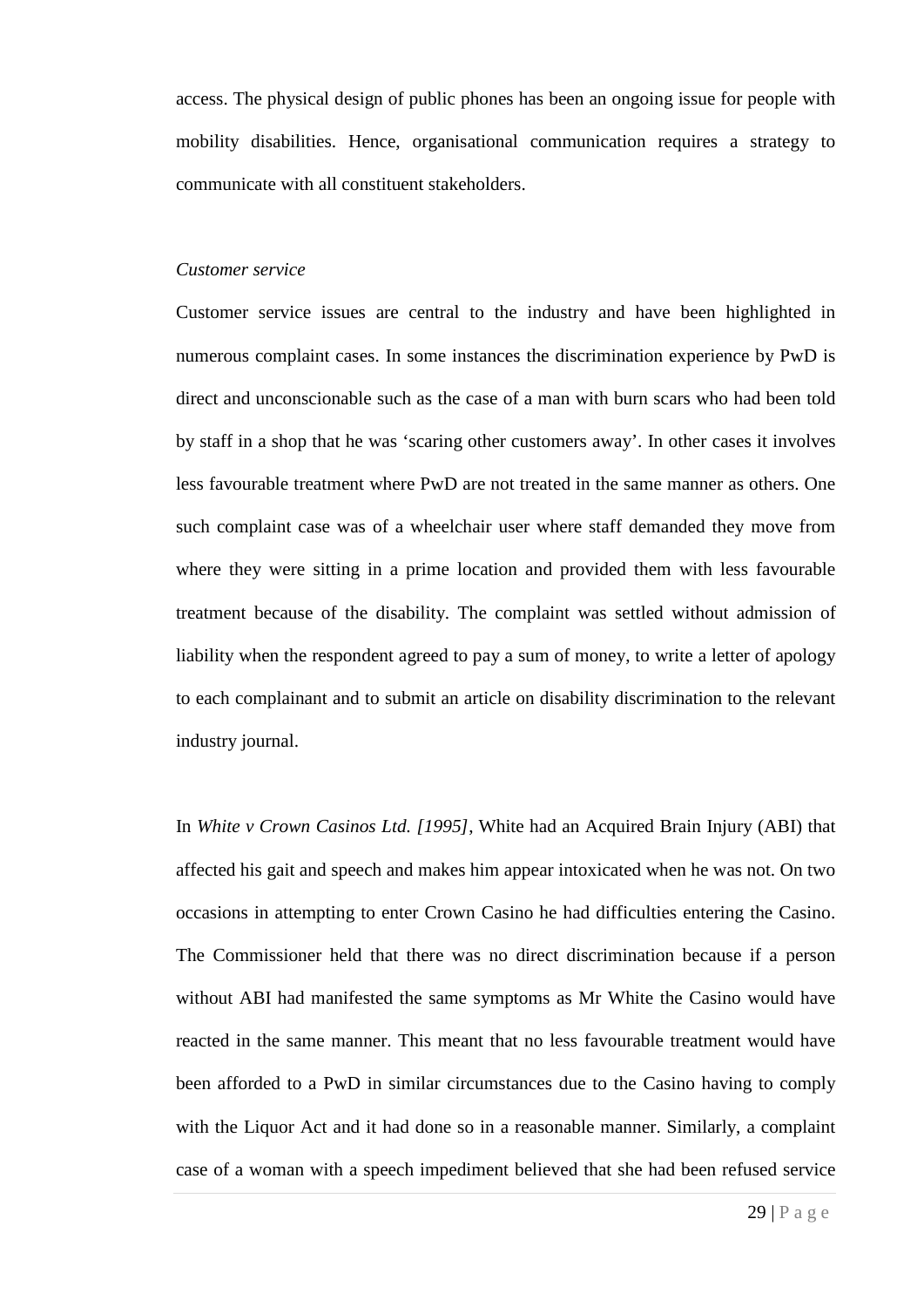at a club because her disability made her appear intoxicated. In her case even after she produced a doctor's letter explaining the situation and the service was still refused. In this case conciliation led to the club apologizing and arranged for provision and acceptance of a card authenticating the woman's disability. These cases highlight the need for disability awareness training for customer service staff to recognize the inherent behaviour of impairment groups.

A number of complaints provide an insight into the requirements for an equality of experience. The first involves a guided tour experience where two deaf people who were to attend an outdoor recreation adventure experience and indicated that they required Auslan (Australian Sign Language) interpreting or a printed copy of the commentary provided by the guide on the experience. This was not provided and an introductory video was not captioned. The tour company now provides these inclusions and they are trialling a hearing loop on the tours. Similarly, a deaf person made approaches to a conference organizer about requiring Auslan interpreters but was told this could not be provided. However, after the intervention of the NSW Antidiscrimination Commission interpreters were organized for the duration of the conference (NSW Anti-Discrimination Board, 2001a). People with high support needs sometimes require the assistance of attendants. A number of cases have highlighted the discrimination of charging for the attendant to assist the person at conferences or events (Gregory, 1999). It has become standard practice by many organisations to provide a two-for-one entry to conferences, theme parks and events where people with disabilities are assisted by attendants. The Victorian government introduced a Companion Card to formalise this approach and provide a series of other discounts to the 'disability market'. The program has now been adopted nationally (Companion card, 2008).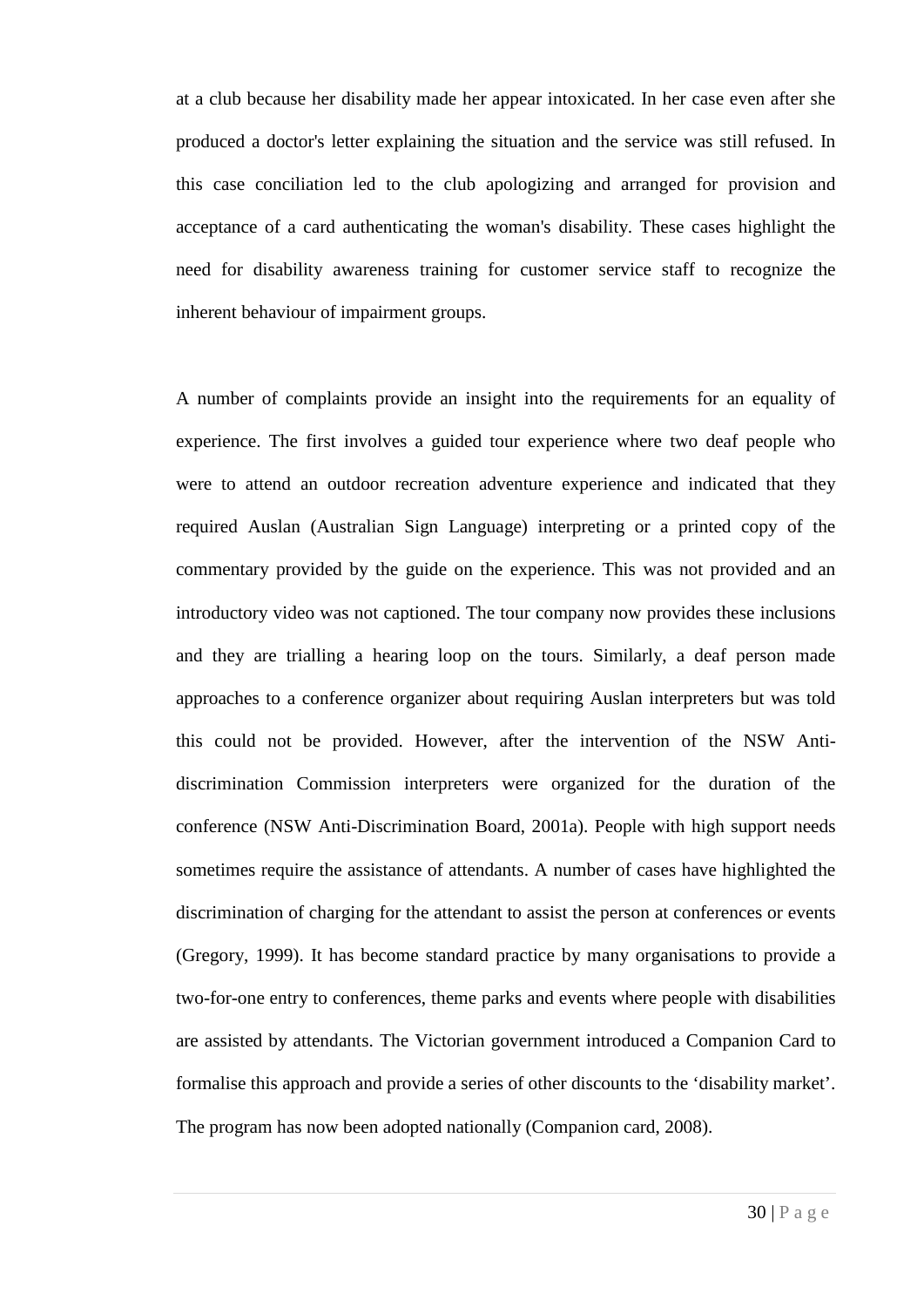## **Implications for inclusive cultural practice**

What insights do the proceeding complaint cases and Federal court actions have into inclusive cultural industry practice towards PwD? To conclude, there are four major areas for consideration: understanding group disability needs; maintaining an individual focus on customer service; systemic issues with the DDA; and the dynamic nature of disability within society.

The major disability groups represented in the complaints cases, hearings and Court cases were people with mobility impairments, vision impairments, hearing impairments, respiratory conditions and people whose speech or movement was affected by their impairment. With respect to including PwD within cultural life, the same principles apply to the cultural industries as they do for other industries. There was not a single conciliated complaint case whose circumstances could not have been foreseen under the DDA. The inclusive provisions for the various dimensions of access have been well tested but not well implemented. The paper did not investigate the reasons why these situations arose, however, the outcomes of the cases provide significant direction to the industry: get the built environment right from the beginning; engage professionals who understand the requirements of accessibility; treat customers as you would want members of the family treated; staff require disability awareness training as much as they require training on occupational health and safety issues; communicate access provisions to consumers in a detailed manner; and communication requires accessible alternative formats.

It may not be surprising that people with intellectual and mental health are underrepresented generally within the complaint process. However, it should be noted that mental health related issues are the major area of complaint for employment related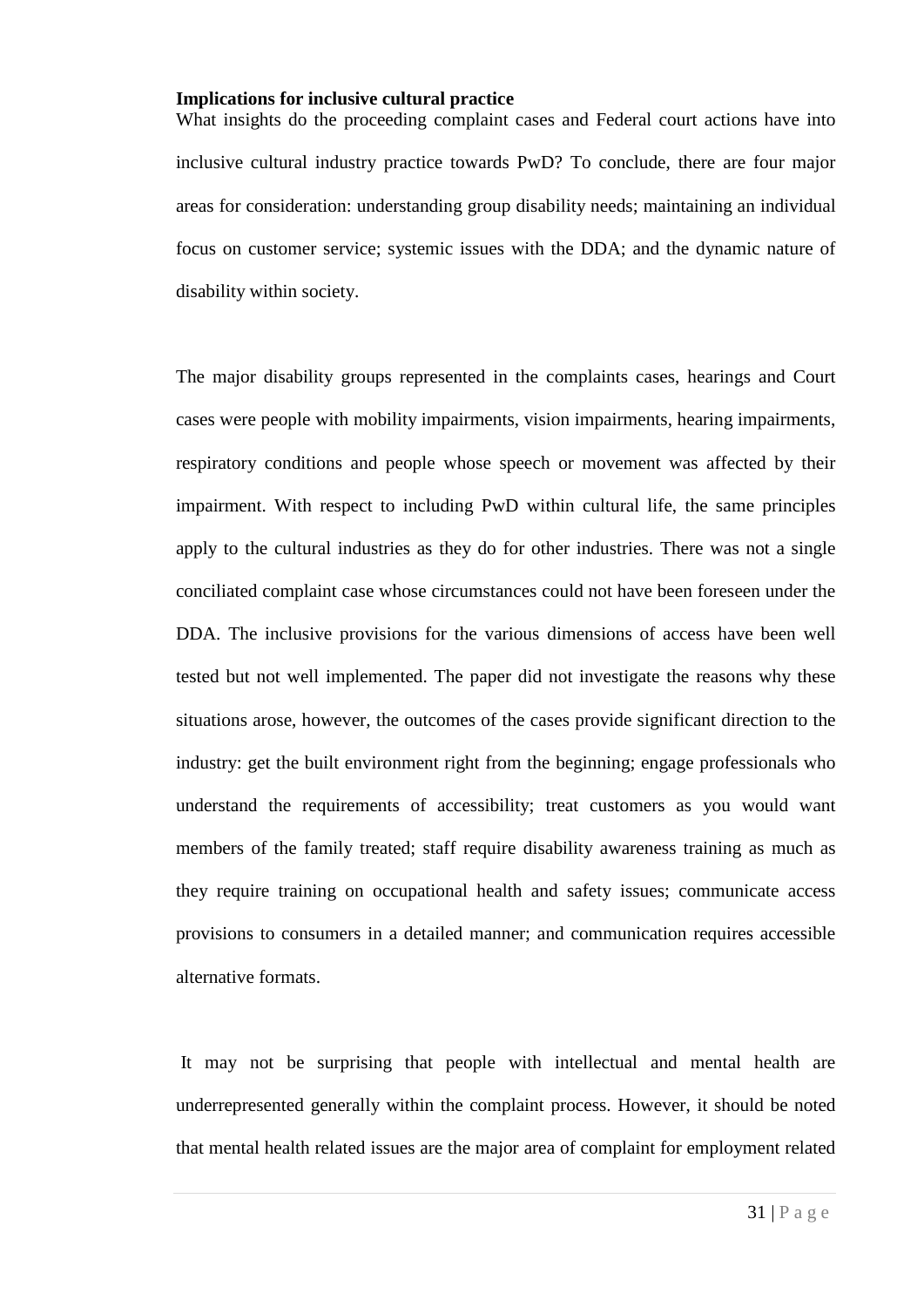issues. The experiences of individuals within cultural life are critical to this because of the complex interplay between impairment, disability and environment (Aitchison, 2003; Packer et al., 2007; Shakespeare & Watson, 2001; Thomas, 2004). While there can be significant understanding developed from the disability group experiences, significant respect must be paid to the circumstances of the individual and how they interact with their environment. This provides an inherent complexity to the cultural industry interaction with people with disabilities but at the same time has the basic customer service principle the importance of engaging with each individual as an individual.

The legal provisions of the DDA have given PwD a voice to redress individual injustices. Yet, this system is not without problems as the onus is on the individual to make the complaint, complaints are confidential, and hence, to not have a common law basis (Handley, 2001; Jones & Basser Marks, 1999; Thornton, 2000). Similar cases may already be in conciliation at the time the complaint case is made or similar complaint cases may have already been heard at due to the lack of common law precedent of complaint cases, hence the outcomes of these cases have little impact across the cultural industries or social practice (Handley, 2001; Jones & Basser Marks, 1999; Thornton, 2000). This is different to the ADA, which has common law precedent and is rights based legislation where industry sectors are put on notice to perform to criteria based standard within set timeframes. The above cases highlight ongoing discrimination against PwD that have been dealt with in many similar circumstances by HREOC previously. Given the trend of increasing number of complaint cases, there are significant issues for the resourcing of the process and the general inefficiency of outcomes. As some will have noted in reading the results, there has been a significant fall in the number of Federal Court actions since the 2000 implementation of *Brandy v*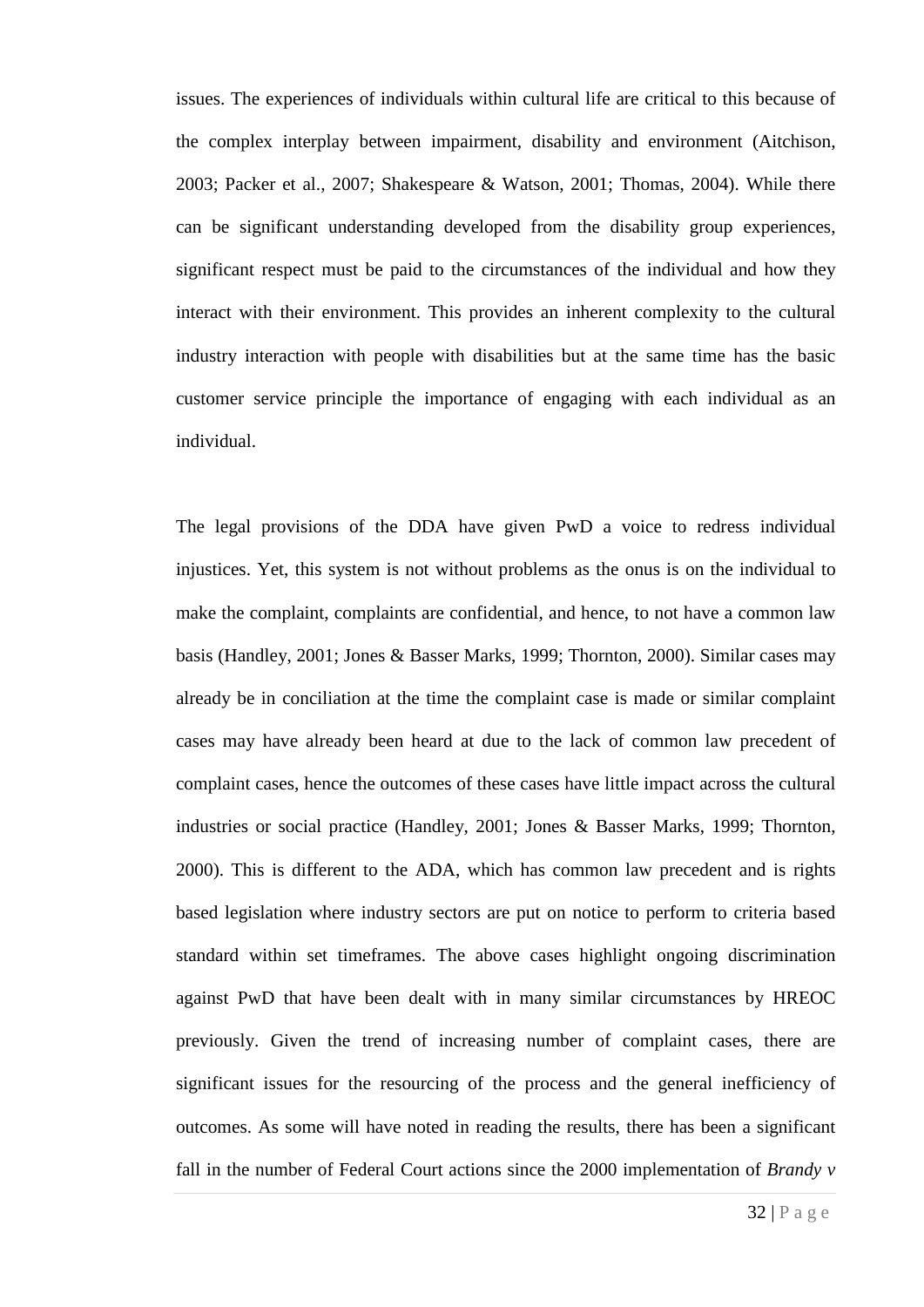*HREOC* [1995 HCA PLPR 19] ruling that forced HREOC hearings to become matters of the Federal Court and, hence, a cost jurisdiction. Quite simply in the area of cultural life, people with disabilities were not willing to take the risk of a Federal Court action as costs could be awarded against them even if they won the case.

Government and the cultural industries in Australia have a legal responsibility under the DDA and other State based complementary legislation not to discriminate against people on the ground of disability. This responsibility was reinforced by the UN Convention on the Rights of People with Disabilities (2006; 2008). However, this review of the actions brought before the DDA shows that PwD are discriminated against on a daily basis in their cultural lives particularly in relation to access to premises; access to goods, services and facilities; and employment. The complaints cases and Federal Court actions signify an industry who on the whole has not engaged with disability as it has with other groups (gender, race, age and sexuality) designated under the human rights umbrella and as evidenced by the number of complaints brought each year.

## **Conclusion**

Australia has many fine examples of inclusive cultural practices. Yet, as this paper has presented there are many cases of disability discrimination in cultural life and, as evidenced by the increasing number of complaint cases each year, this is an ongoing concern. Whether this is due to ignorance, unwillingness or lack of experience to deal with the issues is yet to be determined. If you ask people with long term disability whether there has been an improvement in the overall accessibility of their citizenship since the introduction of the DDA we have no doubt that the answer would be yes. However, this does not mean that the 'the job is done' as there are evolving expectations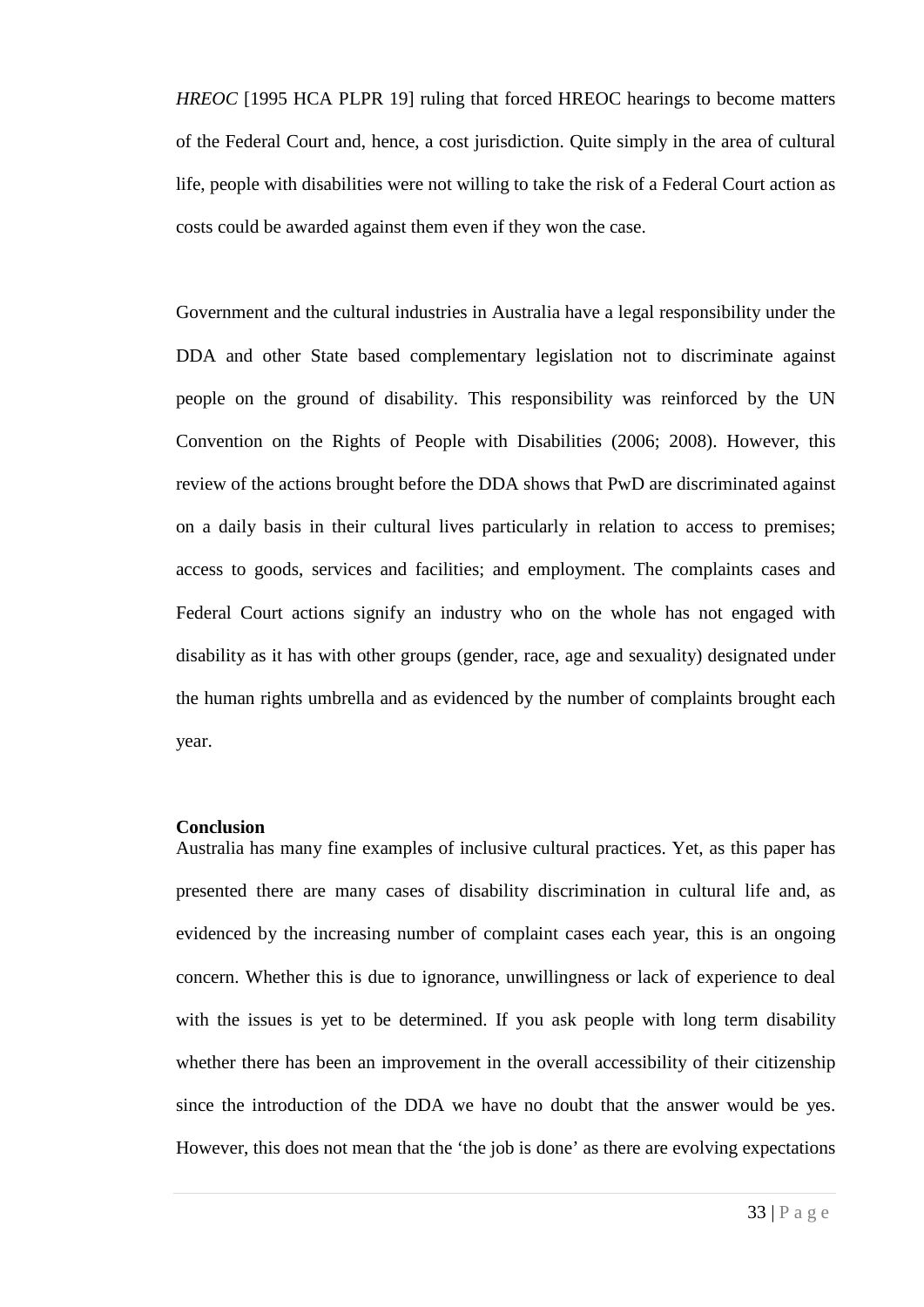of accessibility across disability groups as new knowledge is discovered, technologies

invented and expectations heightened. The DDA was written as a dynamic piece of

legislation whose spirit and intent is to evolve to facilitate an increasingly accessible

citizenship so that people with disabilities are treated equally before the law.

#### **References**

- Aitchison, C. (2003). From leisure and disability to disability leisure: developing data, definitions and discourses. *Disability & Society, 18*(7), 955-969.
- Allen Consulting Group. (2008). *Review of the Disability Standards for Accessible Public Transport*. Allen Consulting Group for the Minister for Infrastructure, Transport, Regional Development and Local Government in consultation with the Attorney-General Retrieved 23 Feb 2008, from <http://www.ddatransportreview.com.au/downloads/ACGTransportReviewPartA.rtf>
- Australian Building Codes Board. (1996). *Building Code of Australia*. Canberra: CCH Australia.
- Australian Building Codes Board. (2004). *Draft Disability Standards for Access to Premises*. Canberra: Australian Building Codes Board
- Australian Bureau of Statistics. (1998). *Disability Ageing and Carers Summary Of Findings (Cat No. 4430.0)*. Canberra: Australian Bureau of Statistics.
- Barnes, C., Mercer, G., & Shakespeare, T. (1999). Culture, leisure and the media. In C. Barnes, G. Mercer & T. Shakespeare (Eds.), *Exploring disability: a sociological introduction* (pp. 182-210). Malden, Mass: Polity Press.
- Bigby, C. (2008). Known well by no-one: Trends in the informal social networks of middle-aged and older people with intellectual disability five years after moving to the community. *Journal of Intellectual & Developmental Disability, 33*(2), 148 - 157.
- Center for Universal Design. (2009). Universal Design Principles. Retrieved 20 May, 2009, from [http://www.design.ncsu.edu/cud/about\\_ud/about\\_ud.htm](http://www.design.ncsu.edu/cud/about_ud/about_ud.htm)

Clear, M. (2000). *Promises Promises: Disability and Terms of Inclusion*. Sydney: Federation Press.

- Commonwealth Attorney General's Dept. (2001a). Disability Standards for Accessible Public Transport. Canberra: AGPS.
- Commonwealth Attorney General's Dept. (2001b). Disability Standards for Accessible Public Transport Guidelines. Canberra: AGPS.
- Commonwealth Attorney General's Dept. (2008). Disability (Access to Premises Buildings) Standards. Retrieved 2 December, 2008, from<http://www.ag.gov.au/premisesstandards><br>ion card. (2008). Companion card. Retrieved 2 December 2008,
- Companion card. (2008). Companion card. Retrieved 2 December 2008, from [http://www.companioncard.org.au/cc/CCPortal/portal\\_index.htm](http://www.companioncard.org.au/cc/CCPortal/portal_index.htm)
- Cooper, R. A., Quatrano, L. A., Axelson, P. W., Harlan, W., Stineman, M., Franklin, B., et al. (1999). Research on physical activity and health among people with disabilities: A consensus statement. *Journal of rehabilitation research and development, 36*(2), 142-154.
- Cozzillio, M. J., & Hayman, R. L. (2005). *Sports and inequality*. Durham, N.C.: Carolina Academic Press.
- Darcy, S. (2001). People with physical disabilities and leisure. In I. Patterson & T. Taylor (Eds.), *Celebrating Inclusion and Diversity in Leisure* (pp. 59-80). Melbourne: HM Leisure Planning Pty Ltd.
- Darcy, S. (2002). Marginalised participation: Physical disability, high support needs and tourism. *Journal of Hospitality and Tourism Management, 9*(1), 61-72.
- Darcy, S. (2003). The politics of disability and access: the Sydney 2000 Games experience. *Disability & Society, 18*(6), 737-757.
- Darcy, S. (2007a, 19-23 June). *Flying With Impairments: Improving Airline Practices By Understanding The Experiences Of People With Disabilities.* Paper presented at the Beating the Odds with Tourism Research!, Las Vegas, Nevada.
- Darcy, S. (2007b, 11-14 February). *A methodology for assessing class three accessible accommodation information provision.* Paper presented at the Tourism - Past Achievements, Future Challenges, Manly Pacific Novotel, Manly - Sydney Australia.
- Darcy, S., Cameron, B., Dwyer, L., Taylor, T., Wong, E., & Thomson, A. (2008). *Technical Report 90064: Visitor accessibility in urban centres*. Sustainable Tourism Cooperative Research Centre,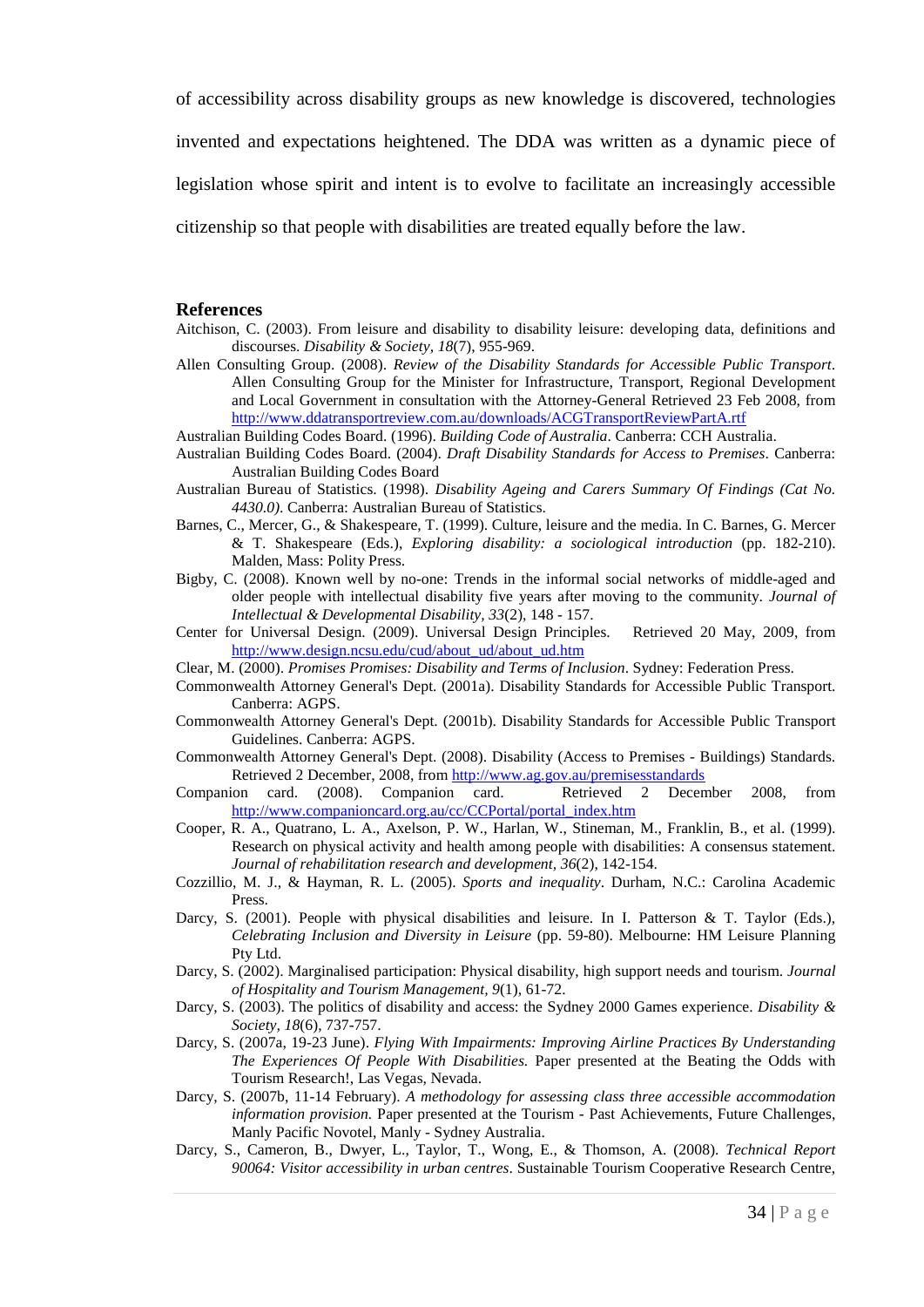Gold Coast. Retrieved July 2007, from <http://www.crctourism.com.au/BookShop/BookDetail.aspx?d=626>

Devas, M. (2003). Support and Access in Sports and Leisure Provision. *Disability & Society, 18*(2), 231 - 245.

- Devine, M. A., & Parr, M. G. (2008). 'Come on in, but not too Far': Social Capital in an Inclusive Leisure Setting. *Leisure Sciences, 30*(5), 391 - 408.
- Donnelly, P. (2008). Sport and human rights. *Sport in Society, 11*(4), 381 394.
- Europe for All. (2007). *Tourism Providers reports on The Europe for all Self-Assessment Questionnaire: For owners/managers of Hotels and Self-Catering Establishments & The Europe for all Photo and Measurement Guide.* Europe for All - Better information for discerning travellers, EU. from [http://www.europeforall.com/tourismProviders.seam?conversationPropagation=end&conversatio](http://www.europeforall.com/tourismProviders.seam?conversationPropagation=end&conversationId=162076) [nId=162076](http://www.europeforall.com/tourismProviders.seam?conversationPropagation=end&conversationId=162076)
- Glaser, B. G., & Strauss, A. L. (1967). *The discovery of grounded theory: strategies for qualitative research*. Chicago: Aldine Pub. Co.
- Gleeson, B. (1999). *Geographies of Disability*. London: Routledge.
- Goggin, G., & Newell, C. (2005). *Disability In Australia: Exposing a Social Apartheid*. Sydney: University of New South Wales Press.
- Gregory, P. (1999, 4 August). Games ticket win to quadriplegic*. The Age,* p. 3,
- Handley, P. (2001). 'Caught Between a Rock and a Hard Place': Anti-discrimination legislation in the liberal state and the fate of the Australian Disability Discrimination Act. *Australian Journal of Political Science, 36*(3), 515-528.
- Hastings, E. (1995). *Clarification of High Court decision about the enforcement of HREOC determinations*. Sydney: HREOC
- Hastings, E. (1997). *FounDDAtions: Reflections on the first five years of the Disability Discrimination Act in Australia*. Sydney: Human Rights and Equal Opportunity Commission.
- Henderson, K. A., Bedini, L. A., Hecht, L., & Schuler, R. (1995). Women with physical disabilities and the negotiation of leisure constraints. *Leisure Studies, 14*(1), 17 - 31.
- HREOC. (2005). *Five Years On: An update on the complaint handling work of the Human Rights and Equal Opportunity Commission (2005)*. HREOC, Sydney.
- Human Rights and Equal Opportunity Commission. (2001, 1 December 2001). Frequently asked questions: Employment. Retrieved 2 December, 2001, from [www.hreoc.gov.au/disability\\_rights/faq/Employment/employment\\_contents.html](http://www.hreoc.gov.au/disability_rights/faq/Employment/employment_contents.html)
- Human Rights and Equal Opportunity Commission. (2002a). Report: Inquiry into the NSW wheelchair accessible taxi service. 2002, from [www.hreoc.gov.au/disability\\_rights/inquiries/taxi/direction.htm](http://www.hreoc.gov.au/disability_rights/inquiries/taxi/direction.htm)
- Human Rights and Equal Opportunity Commission. (2002b). World Wide Web Access: Disability Discrimination Act Advisory Notes. 3.1. Retrieved 5 January, 2007, from [http://www.hreoc.gov.au/disability\\_rights/standards/www\\_3/www\\_3.html](http://www.hreoc.gov.au/disability_rights/standards/www_3/www_3.html)
- Human Rights and Equal Opportunity Commission. (2007). *Annual Report*. Sydney: Human Rights and Equal Opportunity Commission
- Human Rights and Equal Opportunity Commission. (2008). Exemptions. Retrieved January, 2002, from [http://www.hreoc.gov.au/disability\\_rights/exemptions/exemptions.html](http://www.hreoc.gov.au/disability_rights/exemptions/exemptions.html)
- Hutchison, P. (1997, 10-12 October). *Citizenship - Setting the Scene (Keynote Address).* Paper presented at the Citizenship…beyond Disability Conference, Brisbane.
- Hylton, K. (2005). 'Race', sport and leisure: lessons from critical race theory. *Leisure Studies, 24*(1), 81 98.
- Jones, M., & Basser Marks, L. A. (1999). Disability rights and law in Australia. In M. Jones & L. A. Basser Marks (Eds.), *Disability, Divers-ability and Legal Change* (pp. 189-208). Great Britain: Kluwer Law International.
- Kitchin, R. (2000). The Researched Opinions on Research: disabled people and disability research. *Disability & Society, 15*(1), 25-47.
- Lockwood, R., & Lockwood, A. (Eds.). (1999). *Recreation and Disability in Australia* (1st ed.). Perth, WA: DUIT Multimedia.
- Meekosha, H. (2006). What the Hell are You? An Intercategorical Analysis of Race, Ethnicity, Gender and Disability in the Australian Body Politic. *Scandinavian Journal of Disability Research, 8*(2), 161 - 176.
- Meekosha, H., & Dowse, L. (1997). Enabling Citizenship: Gender, disability and citizenship in Australia. *Feminist Review, 57*(Autumn), 49-72.
- Meekosha, H., & Dowse, L. (2001, November 13-16). *Disability Policies and Programs in Australia.* Paper presented at the International Seminar on Social Welfare in Asia and The Pacific, Tokyo.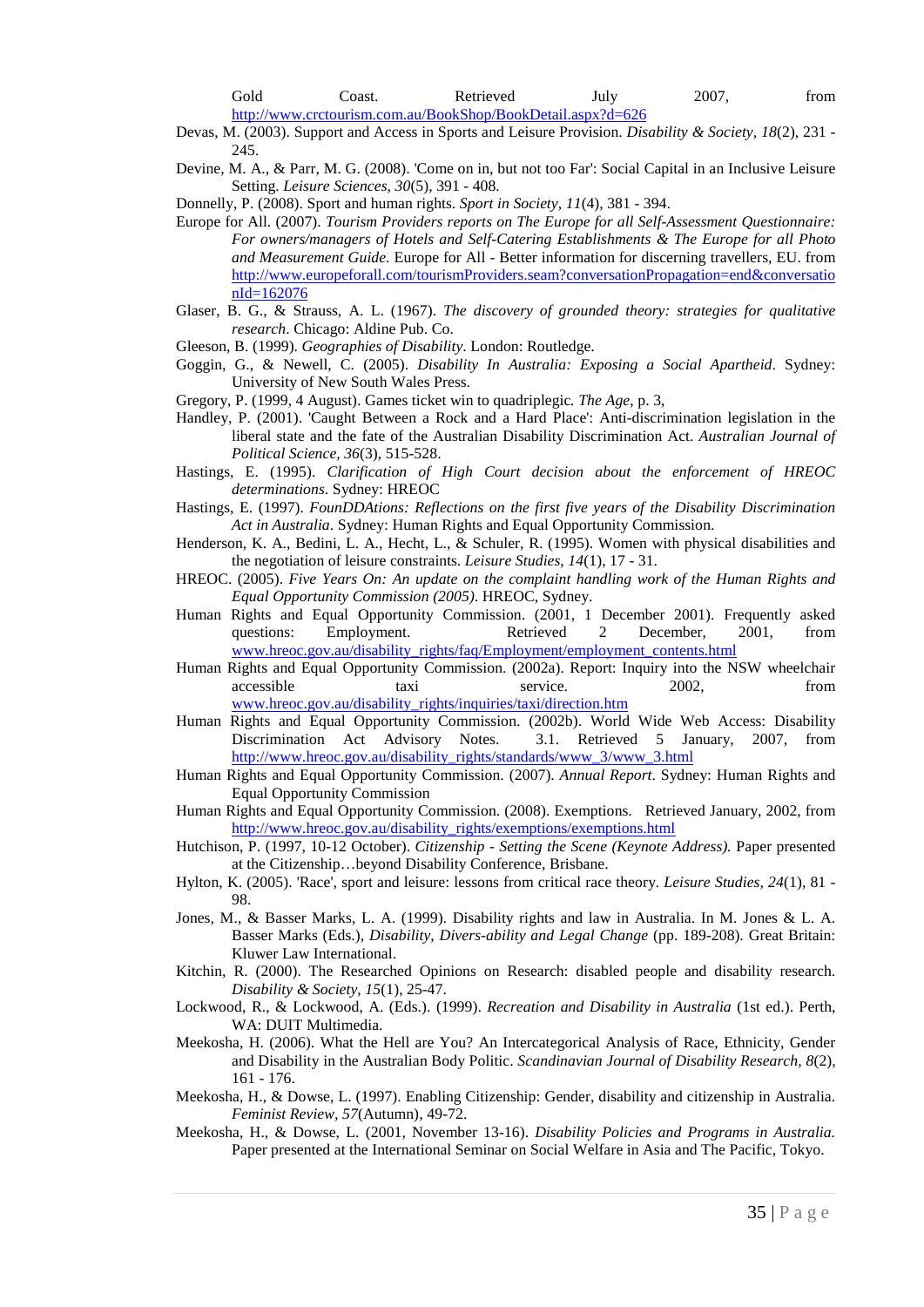- Miller, G. A., & Kirk, E. (2002). The Disability Discrimination Act: Time for the stick? *Journal of Sustainable Tourism, 10*(1), 82-88.<br>NICAN. (2005a). *NICAN's* 10 *Ster*
- NICAN. (2005a). *NICAN's 10 Step Guide Line Checklist*. NICAN, Canberra. from <http://www.nican.com.au/docs/pdf/recreation-guidelines.pdf>
- NICAN. (2005b). *NICAN's National Recreation Guidelines*. NICAN, Canberra. from <http://www.nican.com.au/docs/pdf/recreation-guidelines.pdf>
- NSW Anti-Discrimination Board. (2001a, November). Deaf access to conference. *EQUALtime, 50,* 11.
- NSW Anti-Discrimination Board. (2001b, November). Therapy dog and public transport. *EQUALtime, 50,* 11.
- Oliver, M. (1996). *Understanding Disability: From Theory to Practice*. Basingstoke, Houndmills: Macmillan.
- Olympic Co-ordination Authority. (1999). *Access Guidelines* (3rd ed.). Sydney: Olympic Co-ordination Authority.
- Ozdowski, S. D. (2001). Local Government Liability for Permitting Inaccessible Development. Retrieved 18 July, 2001, from [www.HumanRights.gov.au/disability\\_rights/buildings/permit.htm](http://www.humanrights.gov.au/disability_rights/buildings/permit.htm)
- Packer, T. L., McKercher, B., & Yau, M. (2007). Understanding the complex interplay between tourism, disability and environmental contexts. *Disability & Rehabilitation, 29*(4), 281-292.
- Patterson, I., & Lobo, F. (2000). Developing a meaningful identity for people with disabilities through serious leisure activities. *World leisure journal, 42*(2), 41-51.
- Preiser, W. F. E., & Ostroff, E. (2001). *Universal Design Handbook*. New York: McGraw-Hill.
- Priestley, M. (1998). Constructions and creations: Idealism, materialism and disability Theory. *Disability & Society, 13*(1), 75-94.
- Public Interest Advocacy Centre. (2007). *Flight Closed: Report on the experiences of People with Disabilities in Domestic Airline Travel in Australia*. Sydney: Public Interest Advocacy Centre
- Rimmer, J. H., Rubin, S. S., & Braddock, D. (2000). Barriers to exercise in African American women with physical disabilities. *Archives of physical medicine and rehabilitation, 81*(2), 182-188.
- Shakespeare, T., & Watson, N. (2001). The social model of disability: An outdated ideology? In S. N. Barnartt & B. Mandell Altman (Eds.), *Exploring Theories and Expanding Methodologies* (Vol. 2, pp. 9-28). Stamford: JAI Press.
- Shaw, S. M., & Dawson, D. (2001). Purposive Leisure: Examining Parental Discourses on Family Activities. *Leisure Sciences, 23*(4), 217 - 231.
- Shi, Y. (2006). The accessibility of Queensland visitor information centres' websites. *Tourism Management, 27*(5), 829-841.
- Smears, L. (1996). Researching disability: a response to Karla Henderson, Leandra Bedini, Lynn Hecht and Rosemary Schuler. *Leisure Studies, 15*(1), 79 - 81.
- Smith, R., Austin, D. R., Kennedy, D. W., Lee, Y., & Hutchison, P. (2005). *Inclusive and Special Recreation: Opportunities for persons with disabilities* (5th ed.). New York, NY: McGraw Hill.
- Standards Australia. (1992a). *AS 1428.2 - Design for access and mobility - Enhanced and additional requirements - Buildings and facilities* ([Rev. ] ed.). North Sydney, NSW: Standards Australia.
- Standards Australia. (1992b). *AS 1428.3 Design for access and mobility - Requirements for children and adolescents with physical disabilities* North Sydney, NSW: Standards Australia.
- Standards Australia. (1992c). *AS 1428.4 - 1993 Design for access and mobility. Tactile ground surface indicators for the orientation of people with vision impairment.* North Sydney, NSW: Standards Australia.
- Standards Australia. (1995). *AS 4299 - 1995 Adaptable housing*. Homebush, NSW: Standards Australia.
- Standards Australia. (2001). *AS 1428.1 Design for access and mobility - General requirements for access - New building work*. Homebush, NSW: Standards Australia.
- Standards Australia. (2002). *AS/NZS 1428.4 - Design for access and mobility - Tactile indicators* North Sydney, NSW: Standards Australia.
- Stebbins, R. A. (2000). Serious leisure for people with disabilities. In A. Sivan & H. Ruskin (Eds.), *Leisure education, community development and populations with special needs.* (pp. 101-108). Wallingford, UK: CABI Publishing.
- Stebbins, R. A. (2006). *Serious Leisure: A Perspective for Our Time*: Transaction Pub.
- Thomas, C. (2004). Disability and impairment. In J. Swain, S. French, C. Barnes & C. Thomas (Eds.), *Disabling barriers-Enabling environments* (pp. 21-28). London: SAGE.
- Thornton, M. (2000). Neo-liberalism, discrimination and the politics of resentment. In M. Jones & L. A. B. Marks (Eds.), *Explorations on law and disability in Australia* (pp. 8-27). Leichhardt, NSW: Federation Press.
- Tiddy, J. (2001). *It's Just Not Fair: Overcoming discrimination in Australia*. Sydney: ABC Books.
- United Nations. (1948). *Universal Declaration of Human Rights*. Geneva. [www.un.org/Overview/rights.html:](http://www.un.org/Overview/rights.html:) United Nations.